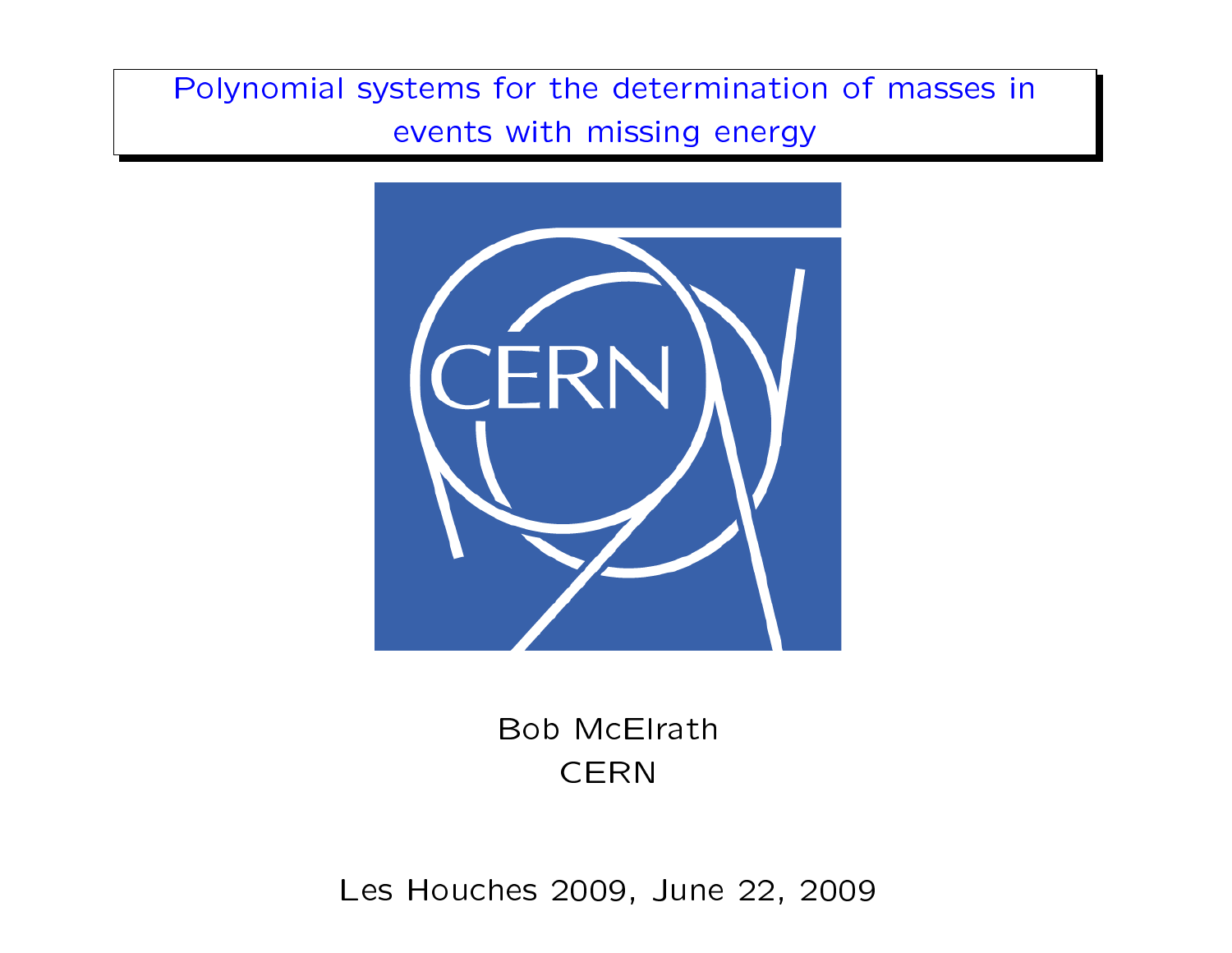Most studies approach the problem as: Given that I have these 4 vectors  $\{p_i^\mu\}$  $\binom{\mu}{i}$  that came out of my Monte Carlo or Experiment, what function  $f(\lbrace p_i^{\mu} \rbrace)$  $\binom{\mu}{i}|\lambda)$  can I write down which will tell me some hypothesis (parameter)  $\lambda$ ?

The answer is that every function  $f(\lbrace p_i^{\mu} \rbrace)$  $\binom{\mu}{i}|\lambda)$  depends on the parameters  $\lambda$ , and I'm left with the question: Which  $f(\{p_i^\mu\})$  $\binom{\mu}{i}|\lambda)$  is "best" for my purpose?

I approach this from the other side: the most powerful statistic for differentiating two hypotheses  $\lambda$  and  $\lambda'$  is the ratio of two Likelihoods (Neyman-Pearson Lemma). Our Likelihood for  $n = 1..N$  events is

$$
L(\lambda | \{ \{ p_j^{\mu} \}_n \}) = \prod_{n=1}^{N} P_n(\{ p_j^{\mu} \}_n | \lambda).
$$

$$
P_n(\{p_j^{\mu}\}\vert \lambda) = \frac{1}{\sigma} \frac{d\sigma}{\prod_i d^3 \vec{p}_i} = \frac{(2\pi)^{4-3N}}{2^N F \sigma \prod_i E_i} \left| \mathcal{M}(p_0^{\mu}, p_i^{\mu} \vert \lambda) \right|^2 \delta^4 \left( p_0^{\mu} - \sum_i p_i^{\mu} \right).
$$

Now let me make systematic approximations to this ideal situation.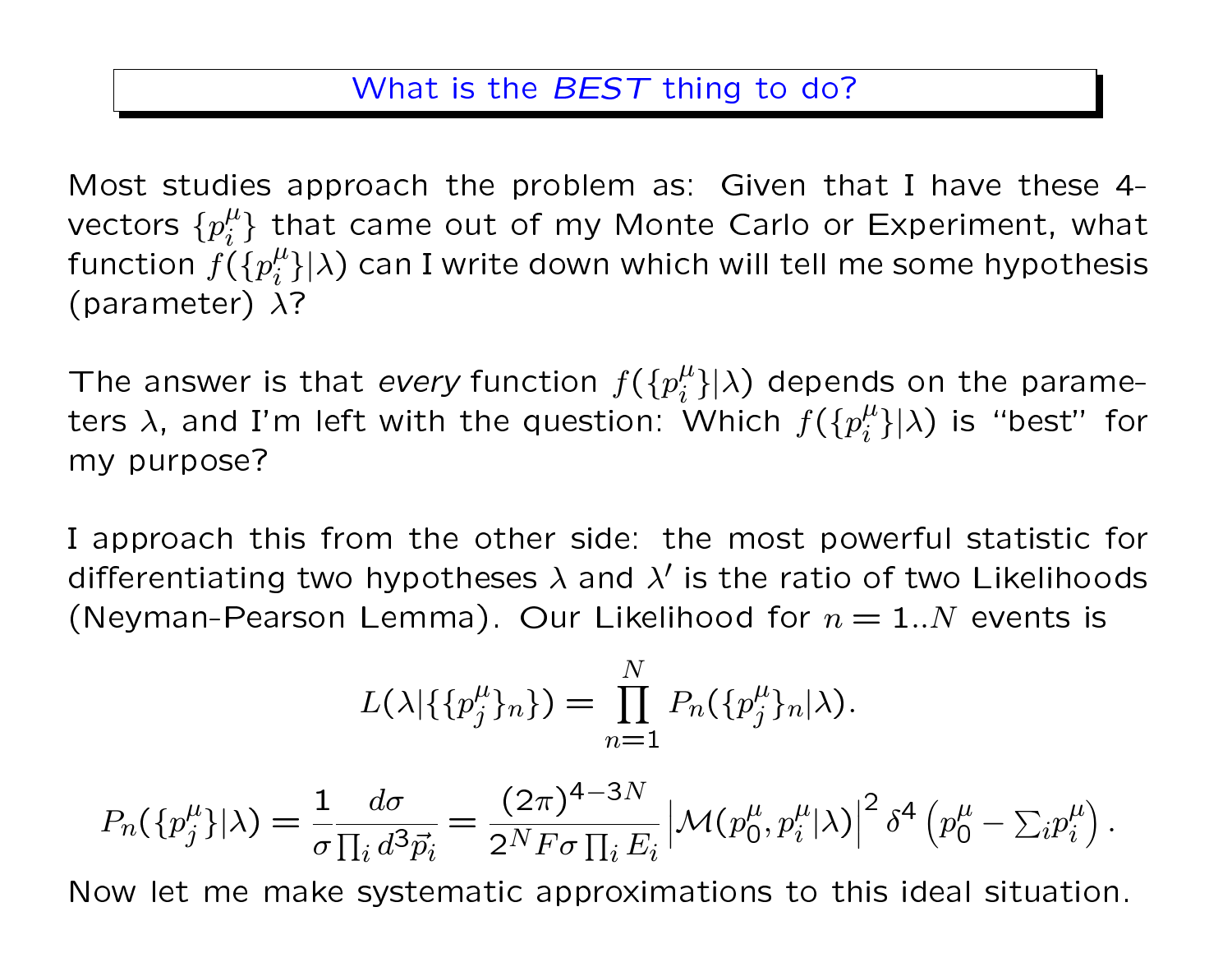In a hadron collider with missing energy, the PDF is defined as

$$
P(p_i^{\mu}|\lambda) = \int \frac{(2\pi)^{4-3N}}{2^N F \sigma \prod_i E_i} \left| \mathcal{M}(p_0^{\mu}, p_i^{\mu}|\lambda) \right|^2 \delta^4 \left( p_0^{\mu} - \sum_i p_i^{\mu} \right) dx_1 dx_2 d^3 p_1 d^3 p_2
$$

Now let us go into the narrow width approximation by replacing

$$
\frac{1}{(q^2 - M^2)^2 - M^2 \Gamma^2 / 4} \to \frac{\pi}{M \Gamma} \delta(q^2 - M^2)
$$

in  $\vert$  $\big| \mathcal{M}(p_0^\mu$  $\frac{\mu}{0}, p_i^{\mu}$  $\frac{\mu}{i}|\lambda)\Big|$  $\Big\}$  $\vert$ 2 , for some hypothesis diagram (valid for  $\Gamma \ll M$ ).

Alternatively, one can simply insert the appropriate delta functions corresponding to a diagram, and view this as a variable change.

Note that this integral is 4 dimensional at a hadron collider. Therefore, by specifying 4 masses, the integral is reduced to a discrete set of solutions for the missing momenta.

A pair of simultaneous quadratics is not guaranteed to have a solution!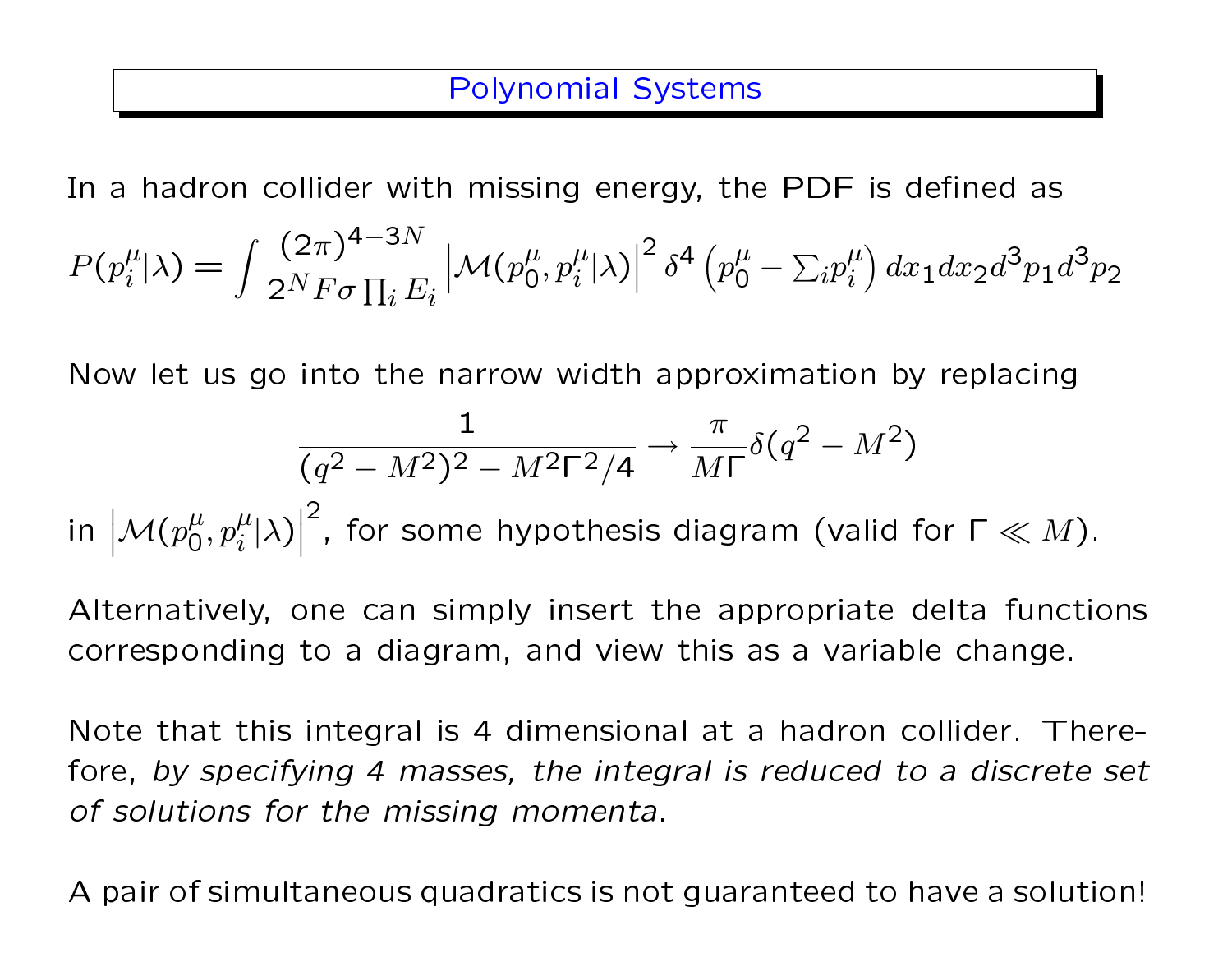### The General Recipe for using Polynomial Systems

- $\bullet$  Write down a hypothesis diagram describing the visible final state particles and missing energy you see.
- Combine resonances with entirely visible decay products and call it a single final state particle.
- Count the missing particles  $N$  and the intermediate, on-shell particles  $M$  with missing particles "down-stream".
- $M < 3N 2$ . ("underconstrained") use kinks or edges.
- $M = 3N 2$  ("exactly constrained") one can change variables from the missing momenta into these masses. Each event de fines a volume in mass space. See JHEP 0712:076,2007 and arXiv:0811.2138
- $M > 3N-2$ : ("overconstrained") it is possible to solve for discrete values of the masses, by constructing a larger polynomial system from multiple events, under the assumption that they contain the same physics. See: Phys.Rev.Lett.100:252001,2008.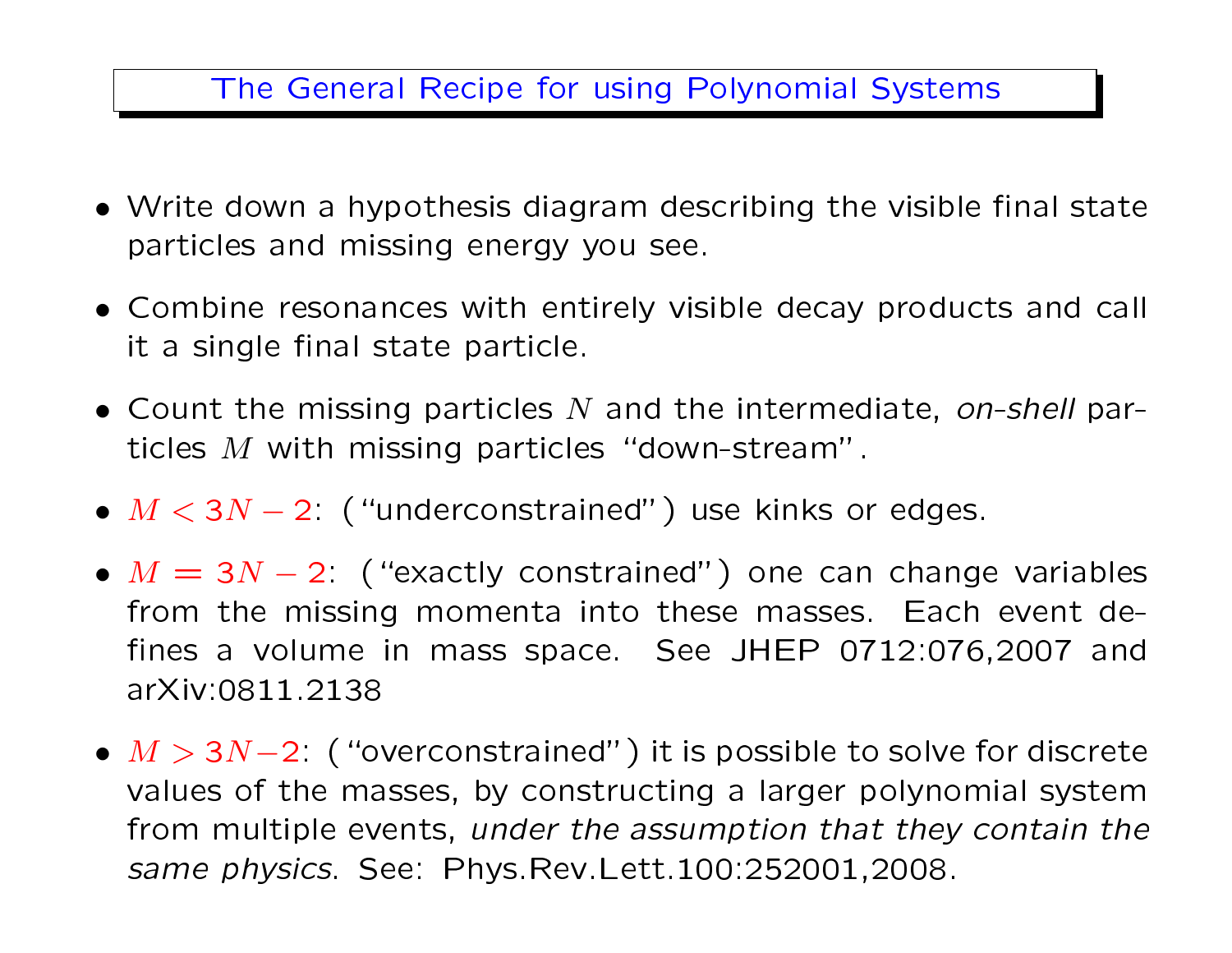Once your polynomial system is constructed, one can ask the question if  $M = 3N - 2$  (exactly constrained):

# Is the Probability Density  $P$  zero or nonzero for a given set of hypothesis masses?

The nonzero answer defines a volume in mass space, which one must then devise an algorithm to extract the true mass from by combining events.

If  $M > 3N - 2$  (overconstrained):

Is the *n*-event likelihood 
$$
L_n = \prod_{i=1}^{N} P_i
$$
 zero or nonzero?

If these are nonzero, in the narrow width approximation, you have just solved for a set of 4-momenta consistent with the event (and therefore, all the intermediate masses too).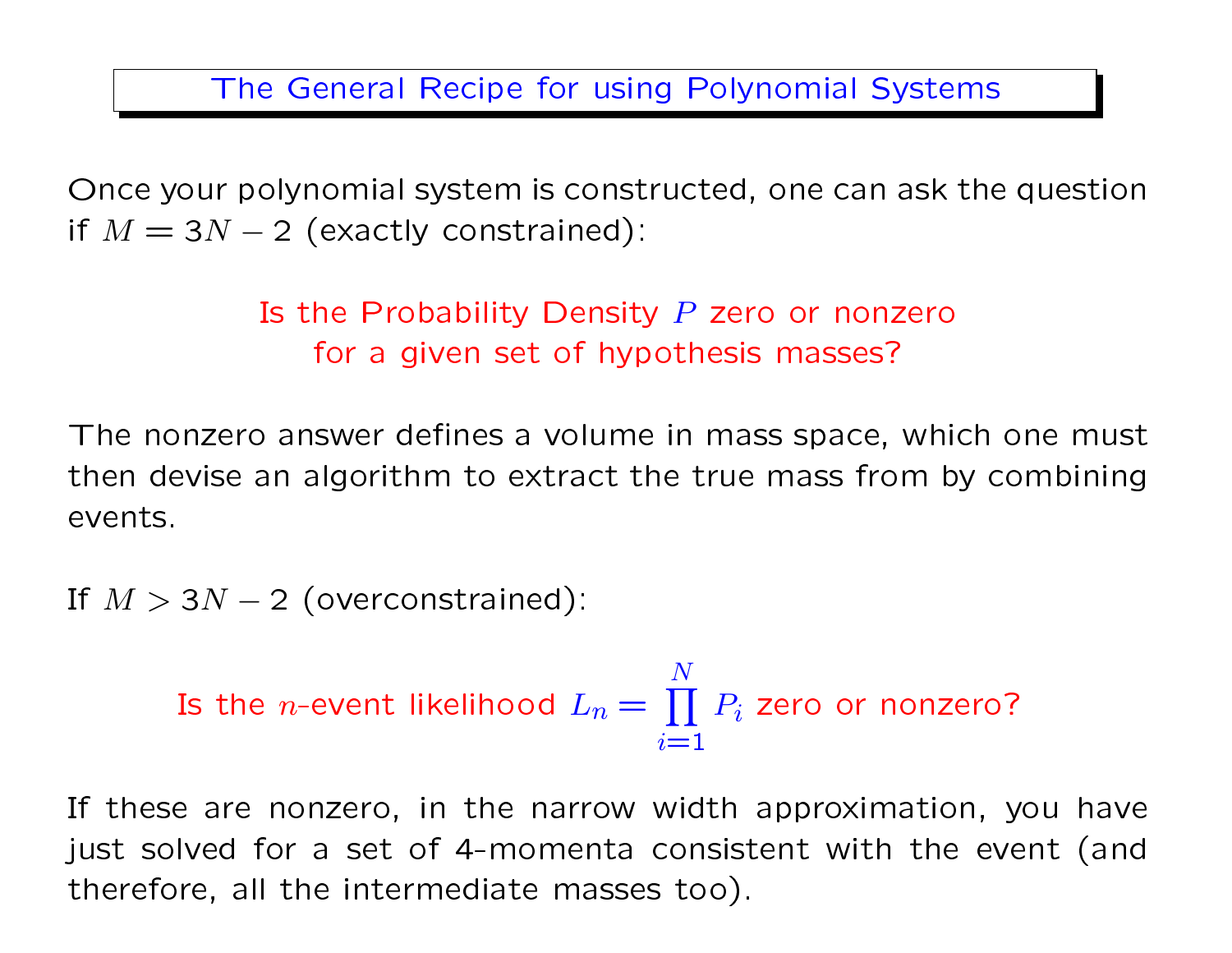These are systematic approximation to the "best" Likelihood method, accurate to  $\mathcal{O}\left(\frac{\Gamma}{M}\right)$  $\overline{M}$  and ignoring spin. The only thing better is to use a true Matrix Element Method, which also includes off-shell effects.

The overconstrained case is the best option for small data. In principle it works for as few as two events in SPS1a.

These methods need long chains: at least 5 on-shell intermediate particles is overconstrained, 4 is exactly constrained.

These methods are probably not useful with 3 or more missing particles: this needs 7 on-shell intermediate resonances.

The intermediate particles must be on-shell.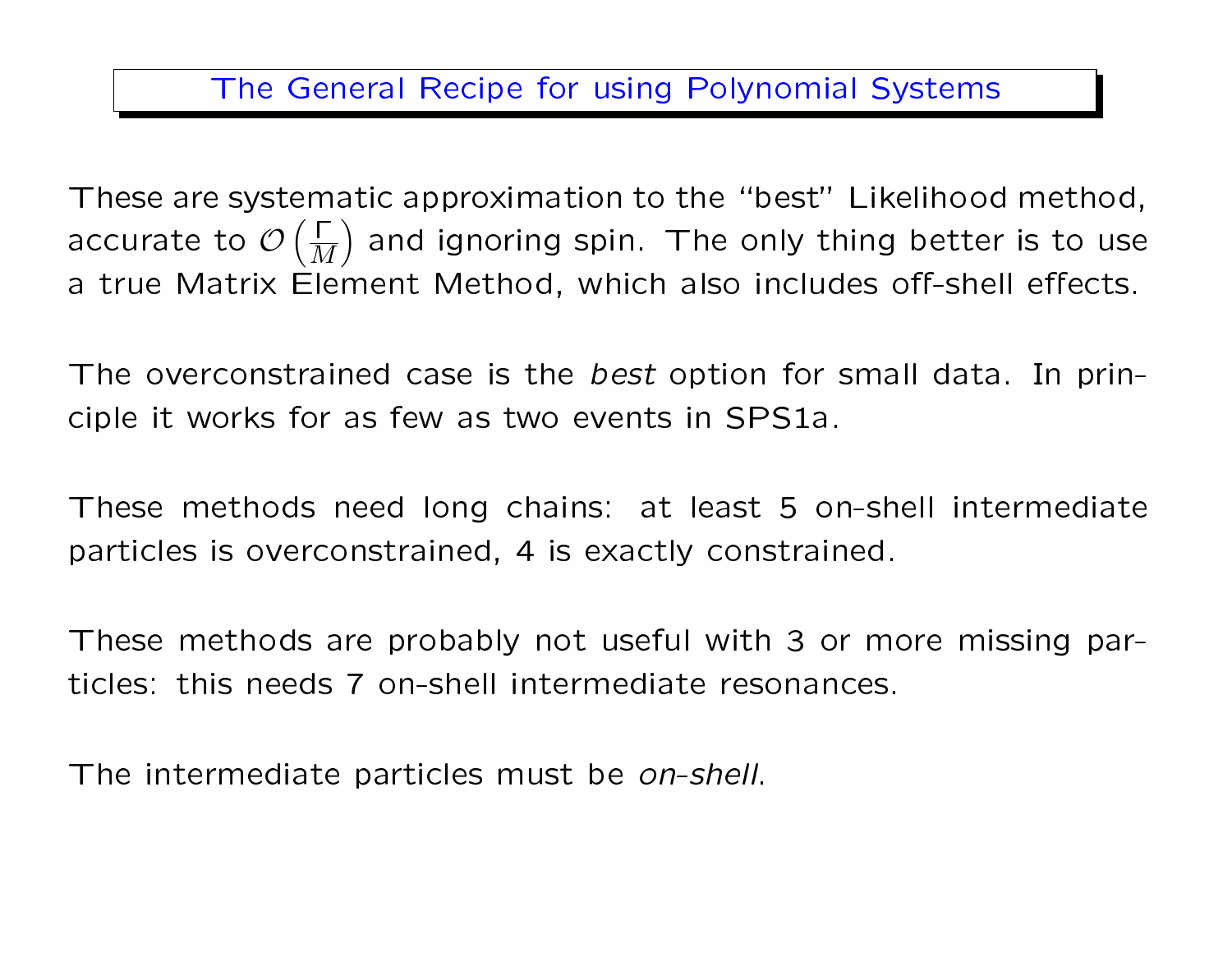### Exactly constrained example



Examples that fit this:

This topology can be applied to many processes with 4 visible and 2 invisible particles.

For simplicity in analysis we will further assume  $M_Y = M_{Y'}$ ,  $M_X = M'_X$ , and  $M_N = M'_N$ .

$$
t\overline{t} \rightarrow bW^{+}bW^{-} \rightarrow bl^{+}\nu bl^{-}\overline{\nu}
$$
  

$$
\tilde{\chi}_{2}^{0}\tilde{\chi}_{2}^{0} \rightarrow l\tilde{l}l\tilde{l} \rightarrow ll\tilde{\chi}_{1}^{0}ll\tilde{\chi}_{1}^{0}
$$
  

$$
\tilde{q}\tilde{q} \rightarrow q\tilde{\chi}_{2}^{0}q\tilde{\chi}_{2}^{0} \rightarrow ql\tilde{l}ql\tilde{l} \rightarrow qll\tilde{\chi}_{1}^{0}qll\tilde{\chi}_{1}^{0}
$$
  

$$
\tilde{t}\overline{t} \rightarrow b\tilde{\chi}^{+}\overline{b}\tilde{\chi}^{-} \rightarrow bW^{+}\tilde{\chi}_{1}^{0}\overline{b}W^{-}\tilde{\chi}_{1}^{0}
$$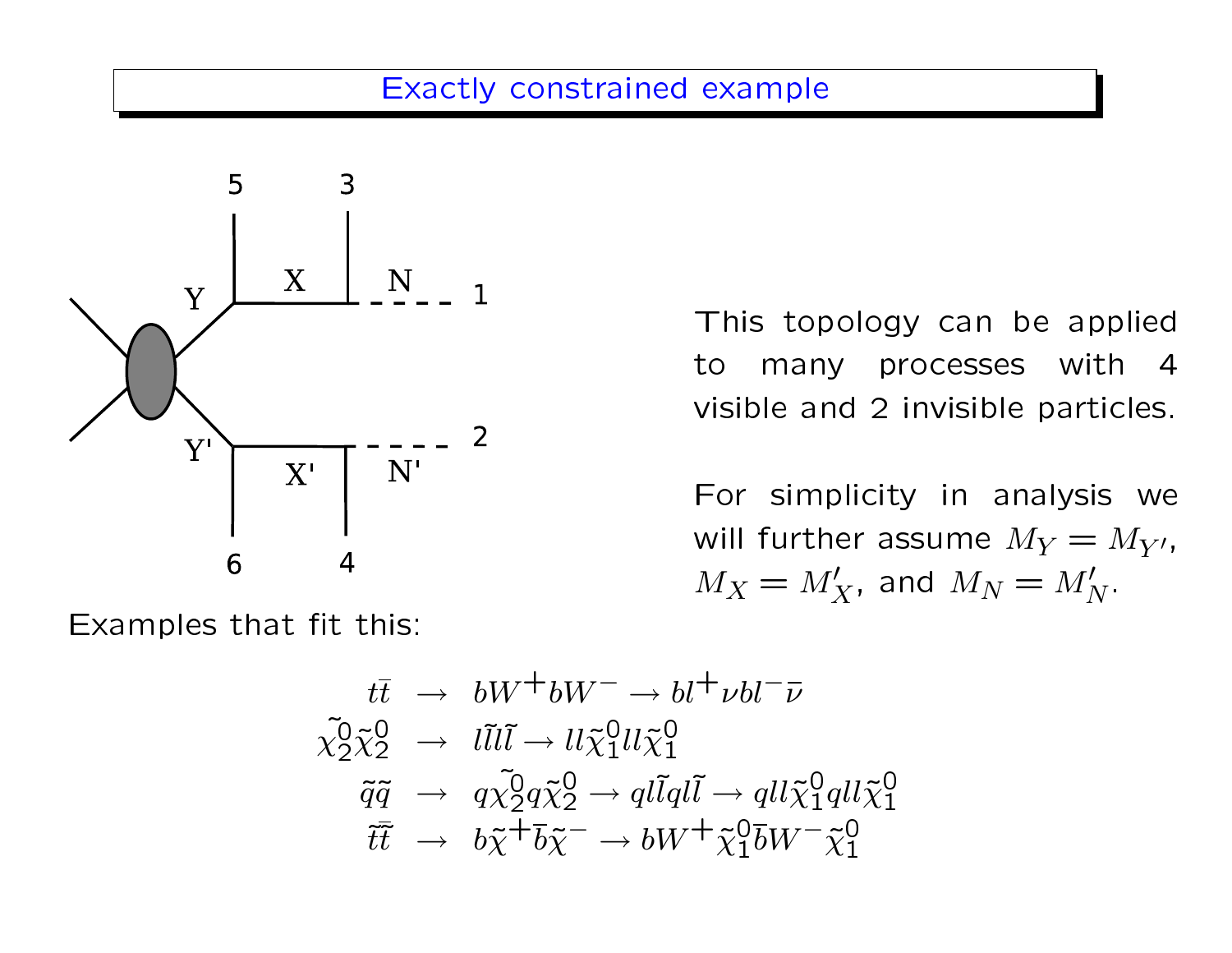

Allowed masses for several events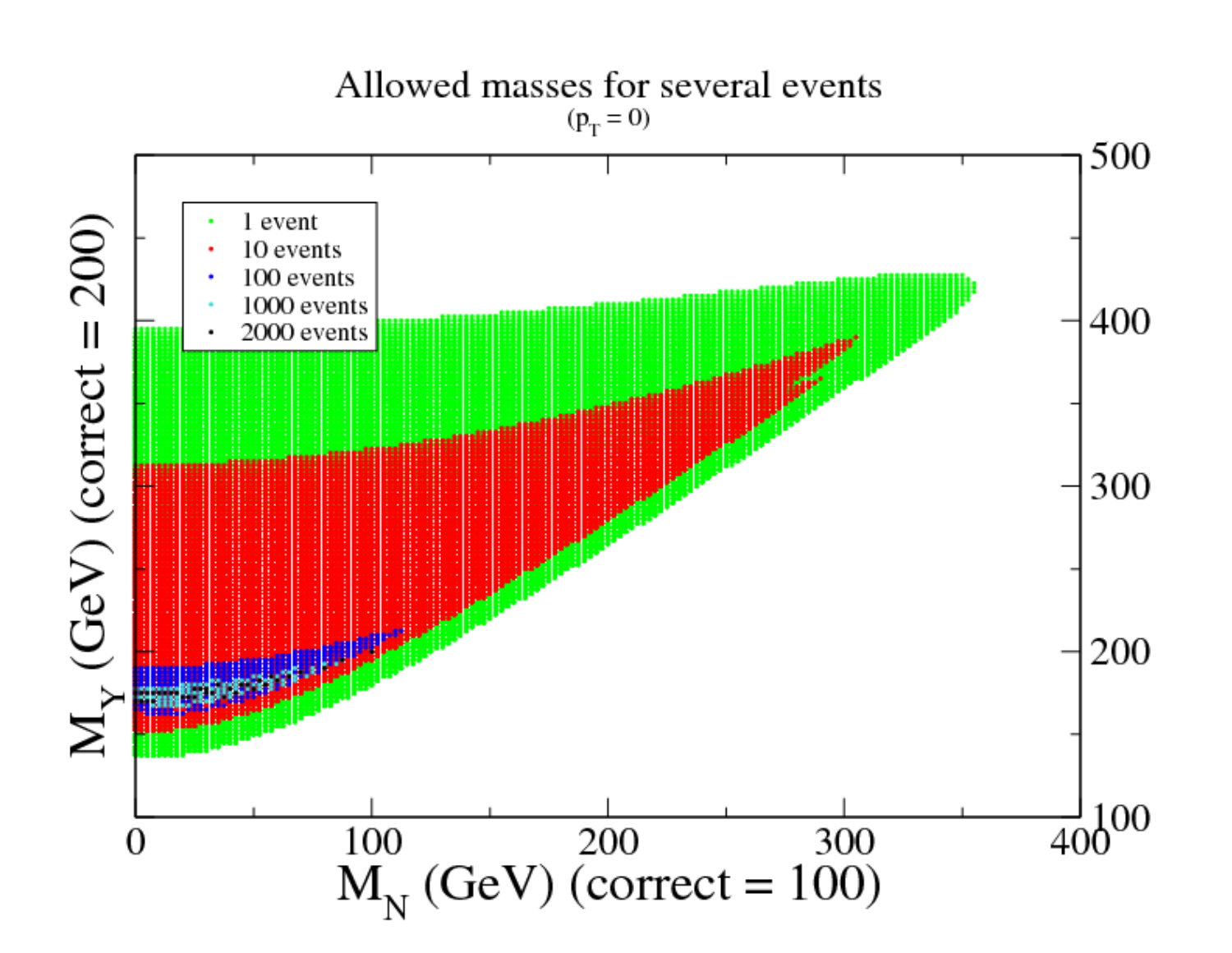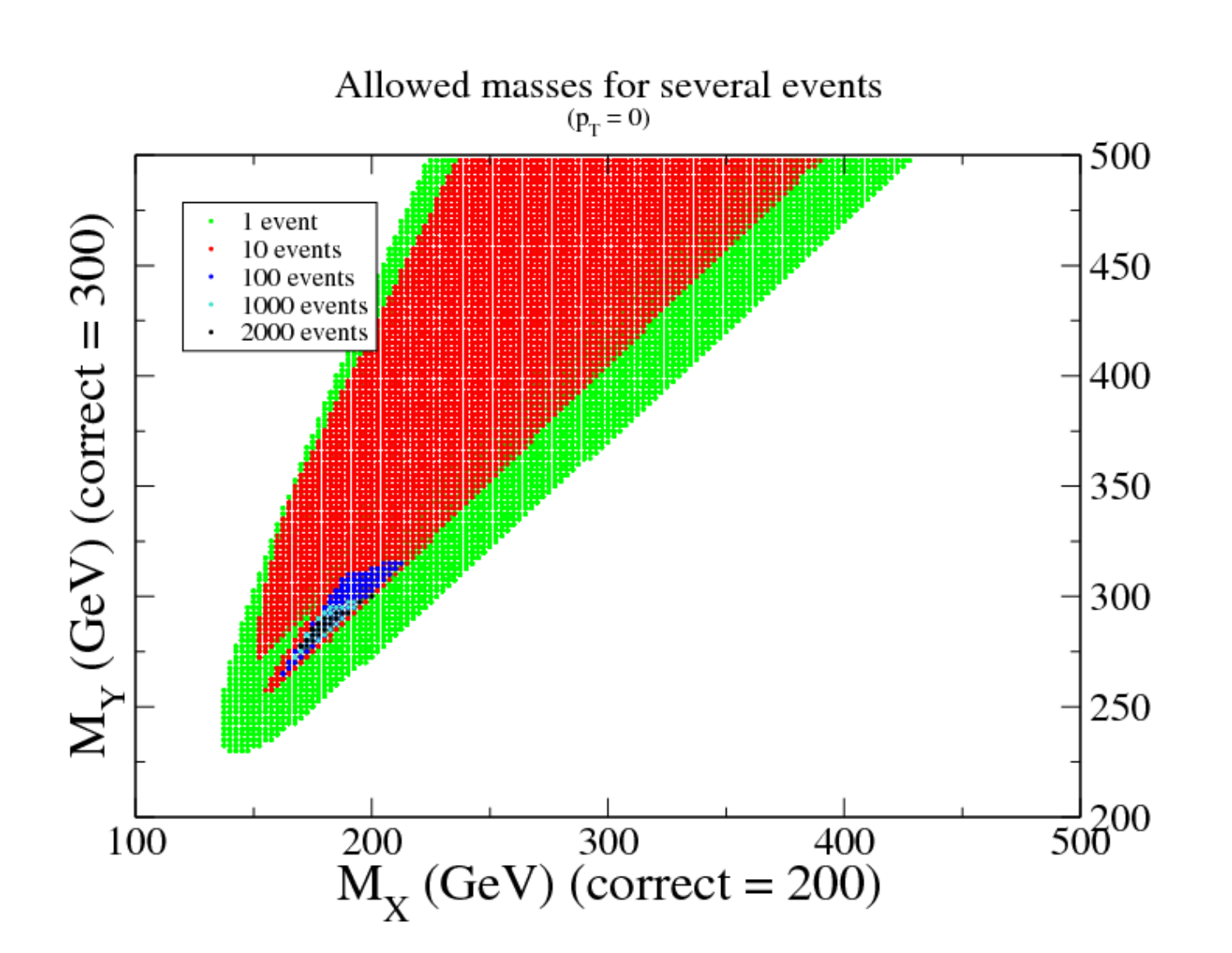

Fixing two of the masses, we scan in the third mass. Unfortunately an analytic expression for these curves is probably intractable to derive.

For a large number of events, we want the *largest*  $M_N$  compatible with the event. Large  $p_T$  cuts off the zero mass solution, but the high mass solution converges to the correct value faster, and our understanding of  $p_T$  in hadron colliders is poor. (e.g.  $M_T$  used to measure  $M_W$  is designed to be  $p_T$  insensitive)

But! Features are simple. We fit a line to the "corner" to determine its location.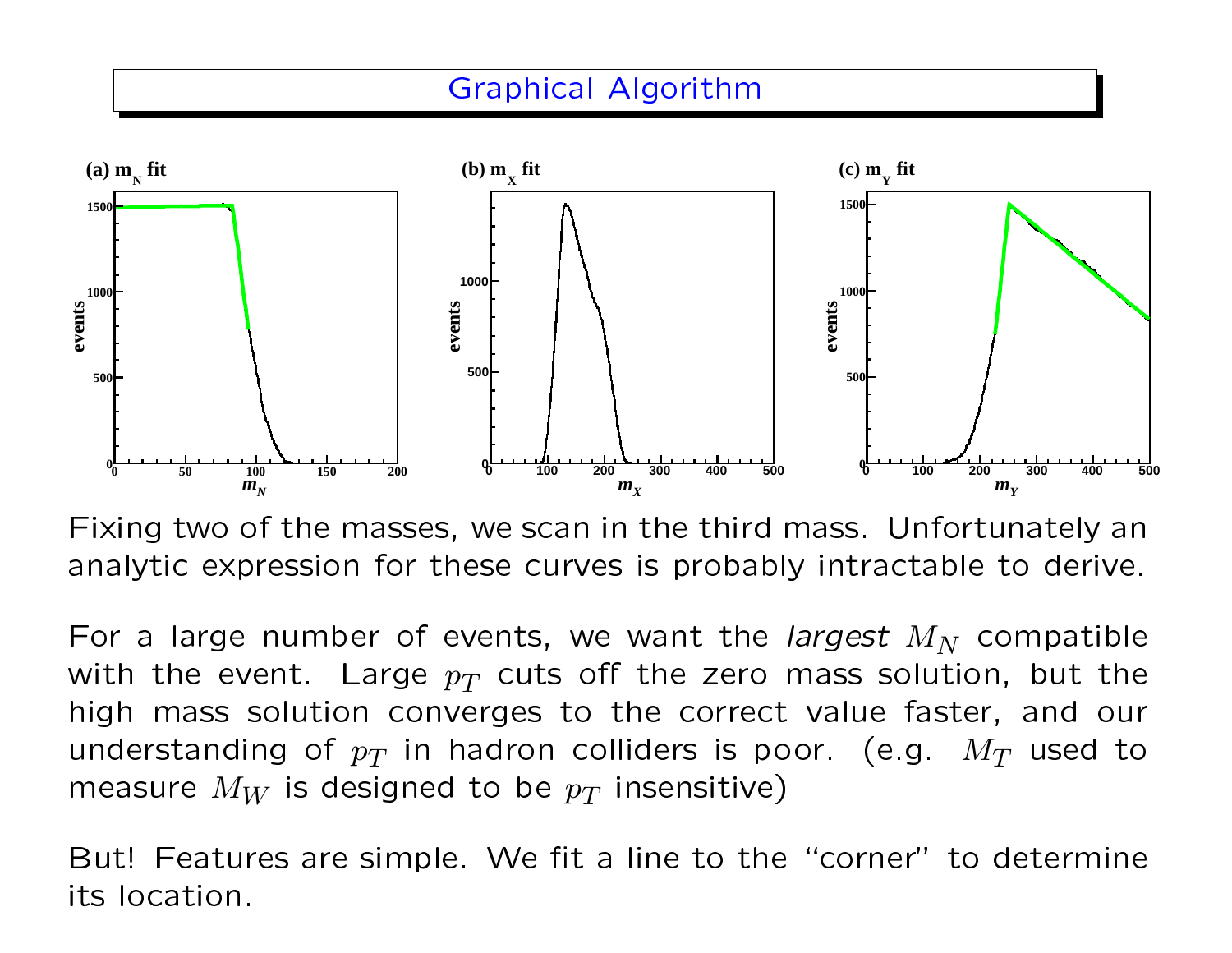#### **Iterate**



Iterate in each mass, fitting for each mass successively.

This procedure "walks up" the mass space, increasing the over mass scale, and is not convergent. (e.g. there still exists a solution at  $M_N = \infty$  for most events)

But! We have not yet used the total number of events fit.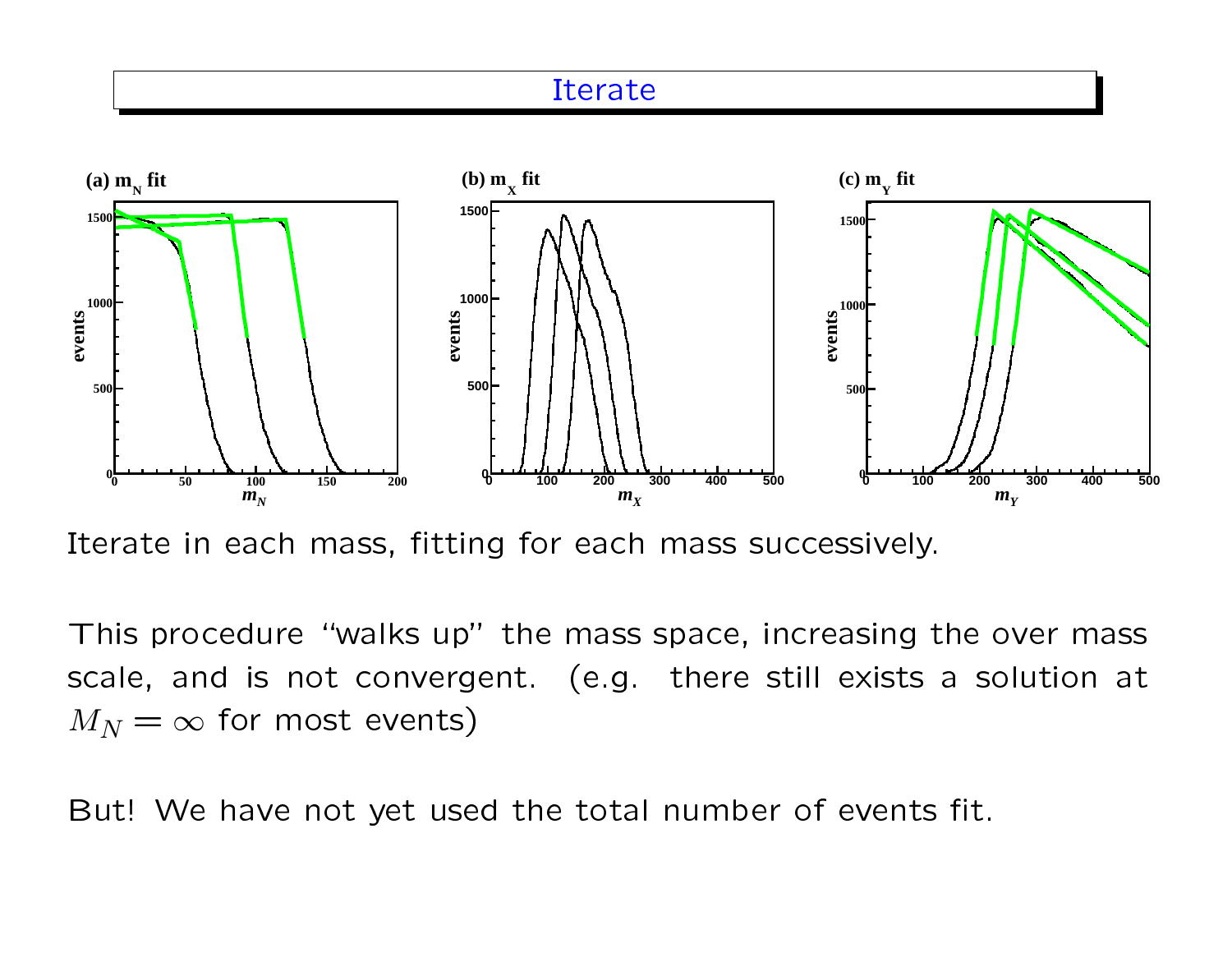# $M_N$  vs. Number of Events

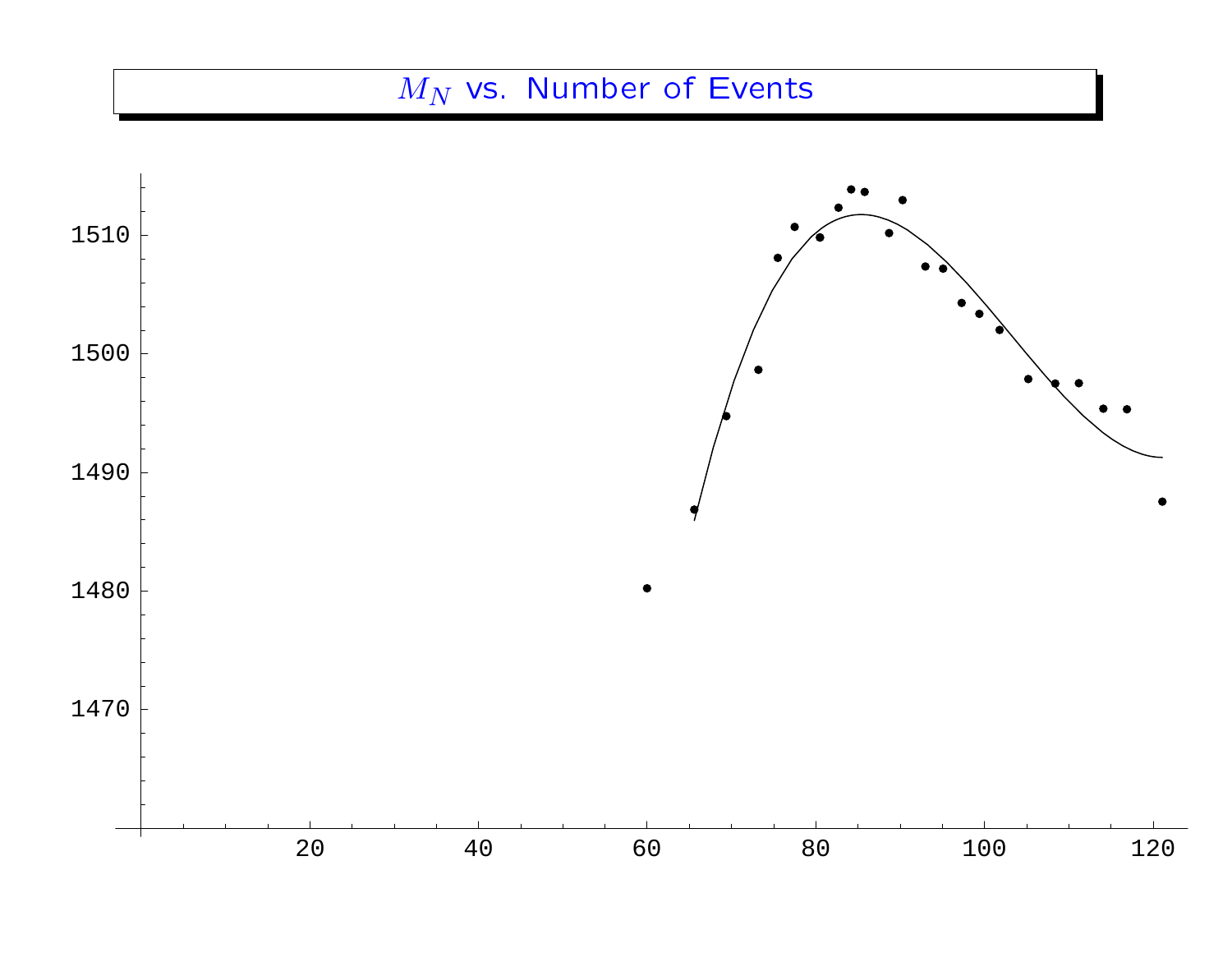A refinement was recently provided by Barr, Pinder and Serna, (arXiv:0811.2138) in which they use this topology, assume the mass differences are known, and perform a constrained min/max-imization over the missing energy.

This provides an upper/lower bound on the overall mass scale, and is a simple 1D variable.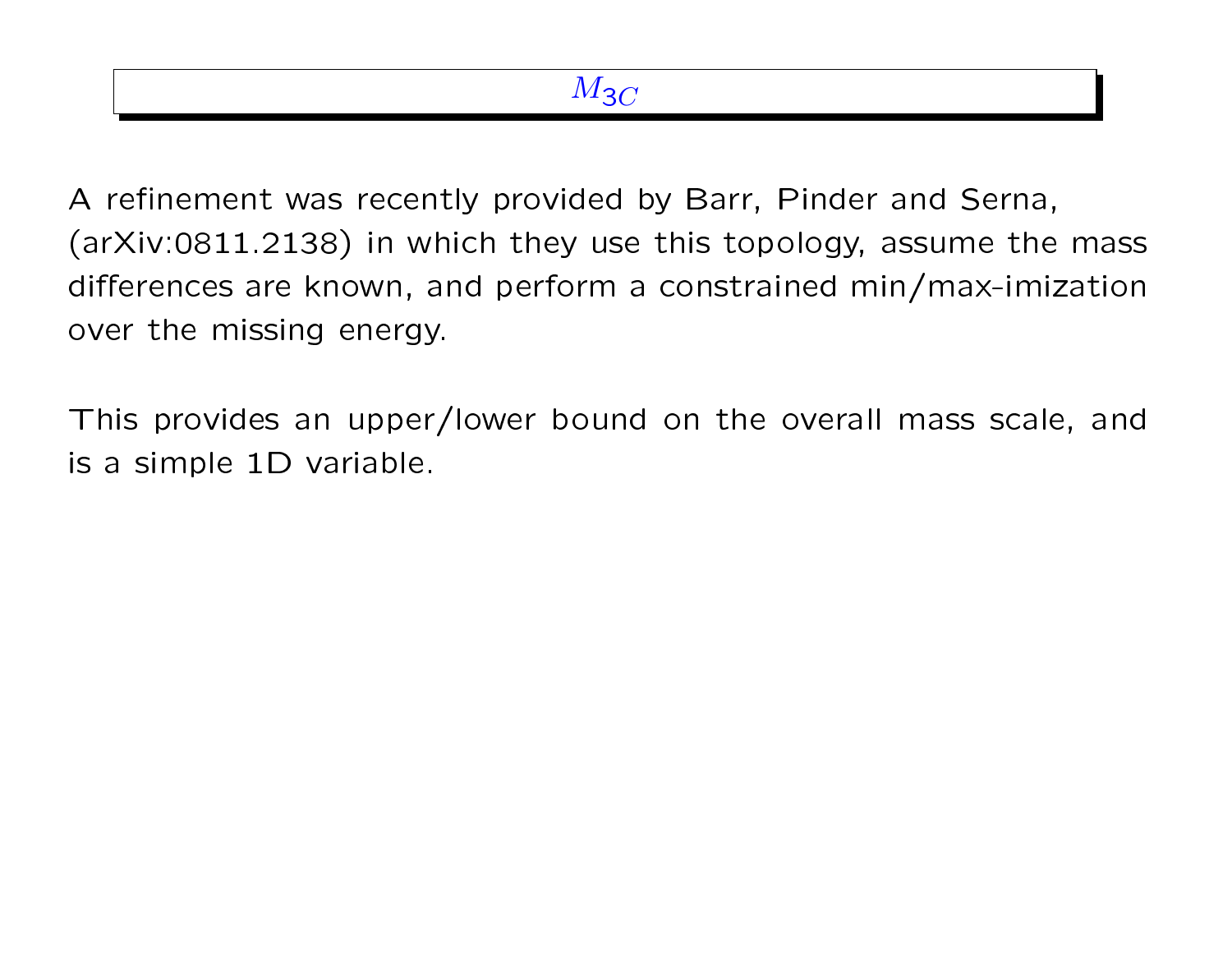Example Two: Overconstrained

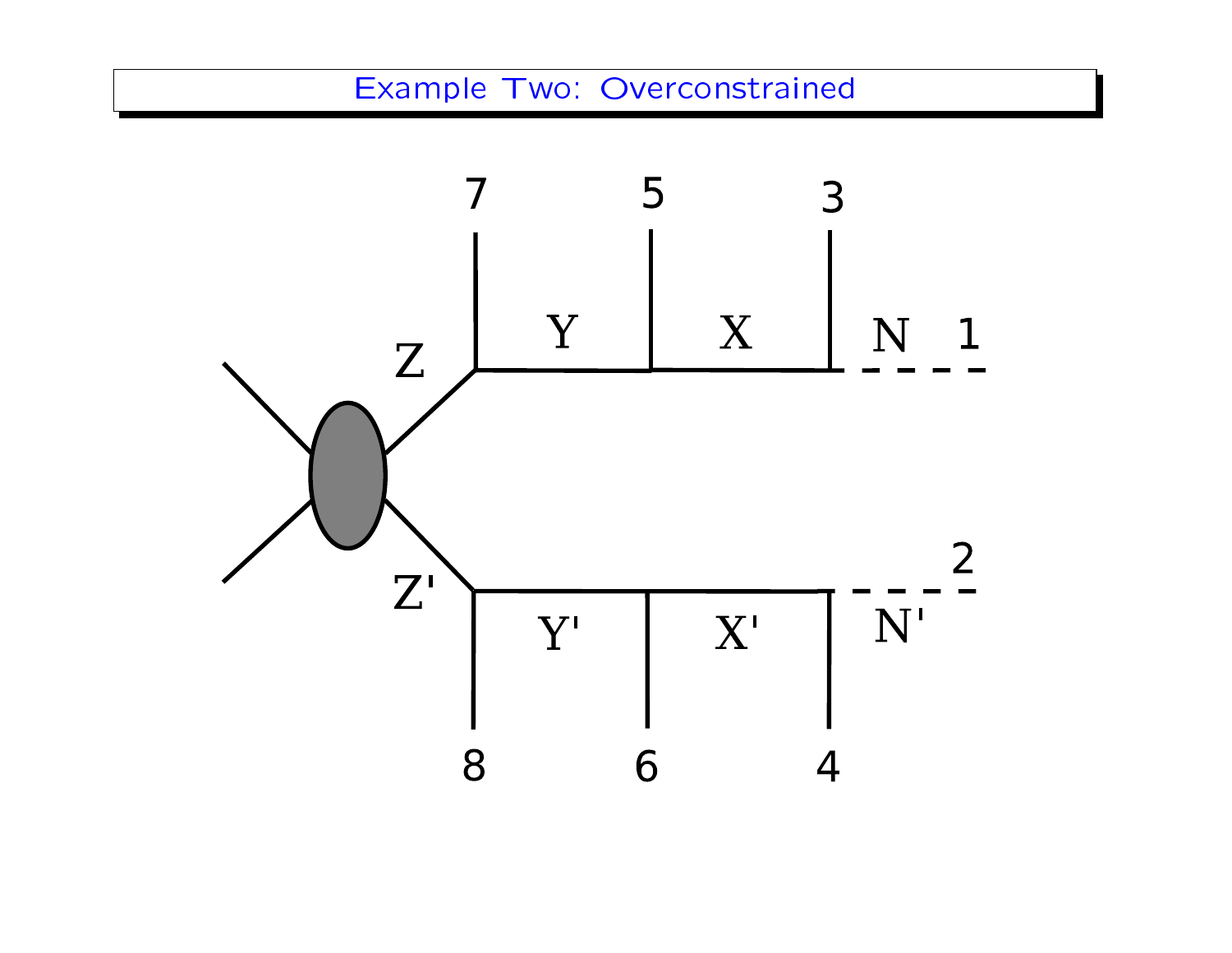$$
(M_Z^2 =) (p_1 + p_3 + p_5 + p_7)^2 = (p_2 + p_4 + p_6 + p_8)^2,
$$
  
\n
$$
(M_Y^2 =) (p_1 + p_3 + p_5)^2 = (p_2 + p_4 + p_6)^2,
$$
  
\n
$$
(M_X^2 =) (p_1 + p_3)^2 = (p_2 + p_4)^2,
$$
  
\n
$$
(M_X^2 =) p_1^2 = p_2^2.
$$
\n(1)

 $p_1^x + p_2^x = p_{miss}^x$ ,  $p_1^y + p_2^y = p_{miss}^y$ .

$$
q_1^2 = q_2^2 = q_2^2,
$$
  
\n
$$
(q_1 + q_3)^2 = (q_2 + q_4)^2 = (p_2 + p_4)^2,
$$
  
\n
$$
(q_1 + q_3 + q_5)^2 = (q_2 + q_4 + q_6)^2 = (p_2 + p_4 + p_6)^2,
$$
  
\n
$$
(q_1 + q_3 + q_5 + q_7)^2 = (q_2 + q_4 + q_6 + q_8)^2 = (p_2 + p_4 + p_6 + p_8)^2,
$$
  
\n
$$
q_1^x + q_2^x = q_{miss}^x, \qquad q_1^y + q_2^y = q_{miss}^y.
$$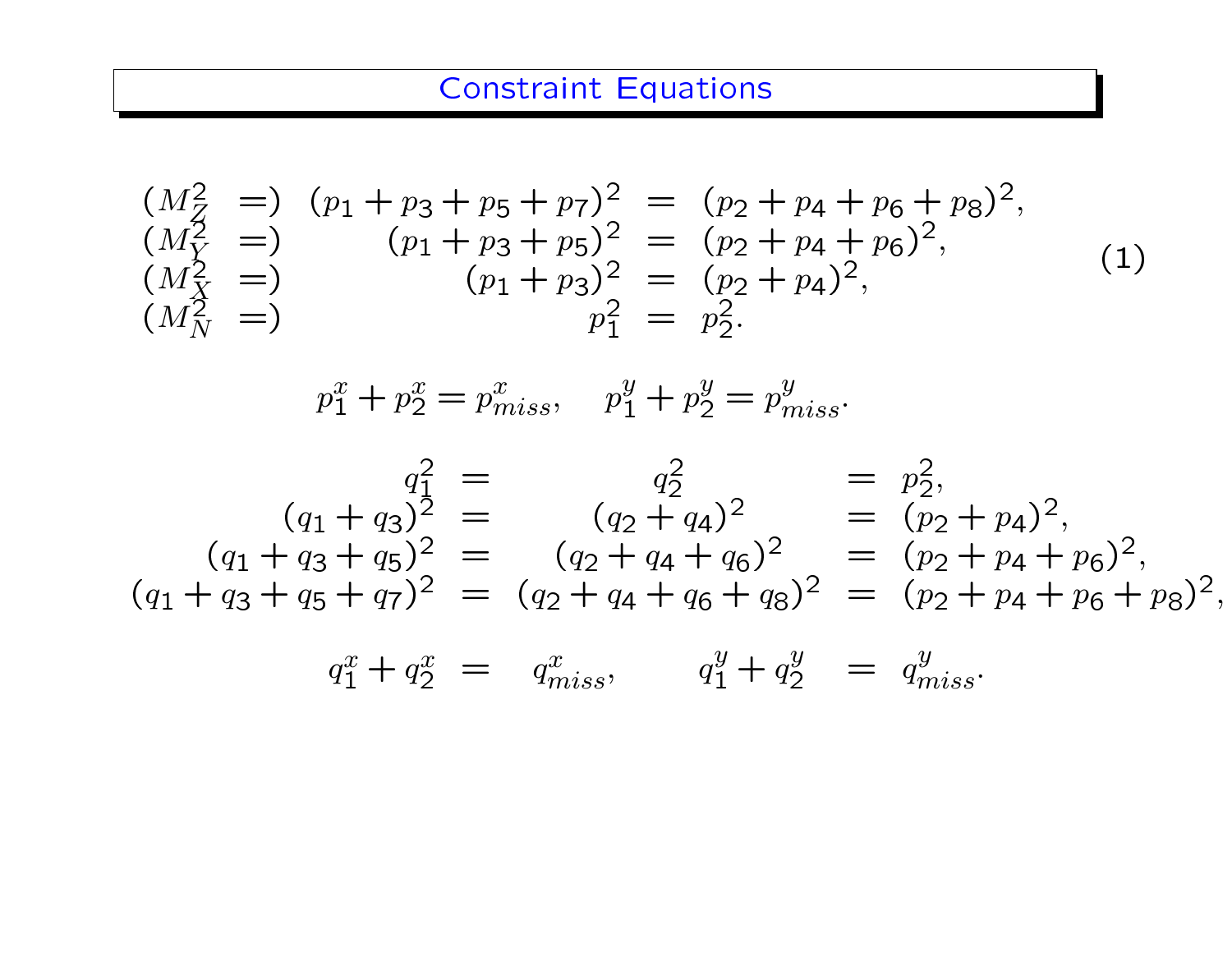### Ideal Masses (without combinatorics)

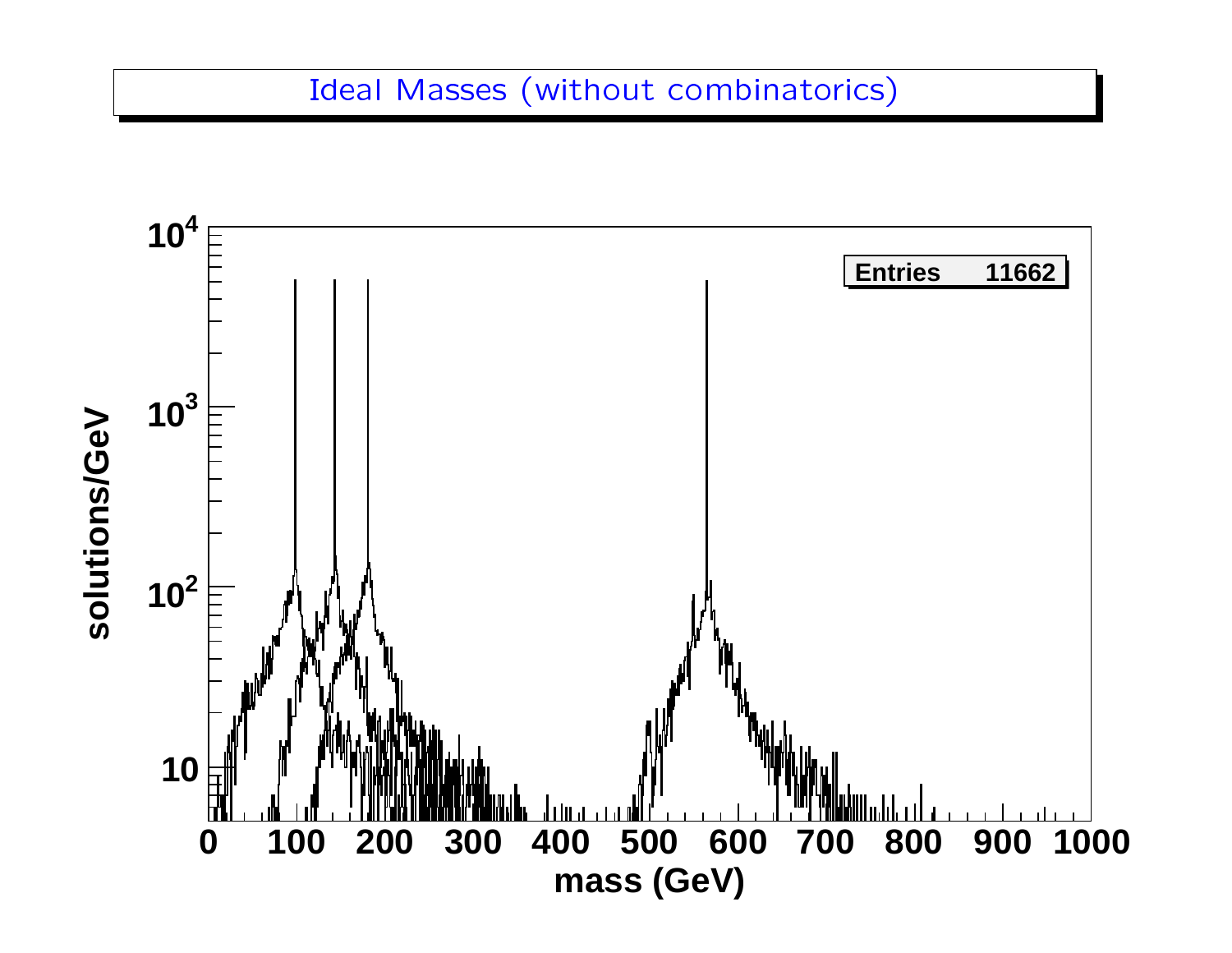- Combinatorics: There are 16 choices of where to assign the leptons/jets per event for 4 $\mu$  or 4e, or 8 for 2 $\mu$ 2e. Combinatorics are fundamental and *must* be taken into account. There is no magic cut which gets rid of them. Combinatorics also carry information about mass.
- Backgrounds: This signal has no real SM background. We include all SUSY backgrounds including  $\tilde{\tau}$  decays and  $\tilde{\chi}_2^0$  $^{0}_{2}$  not from squark decay, and  $\tilde{g}$  events (which have extra hard jets).

• Finite widths: 
$$
\Gamma_{\widetilde{q}} = 5
$$
 GeV,  $\Gamma_{\widetilde{\chi}_{2}^{0}} = 20$  MeV,  $\Gamma_{\widetilde{\ell}_{R}} = 200$  MeV.

• Mass splitting: Different flavor squarks have different masses by 6 GeV. Therefore, our squark mass result is an average of these signals.

Note that these techniques work with very few events (e.g. ten).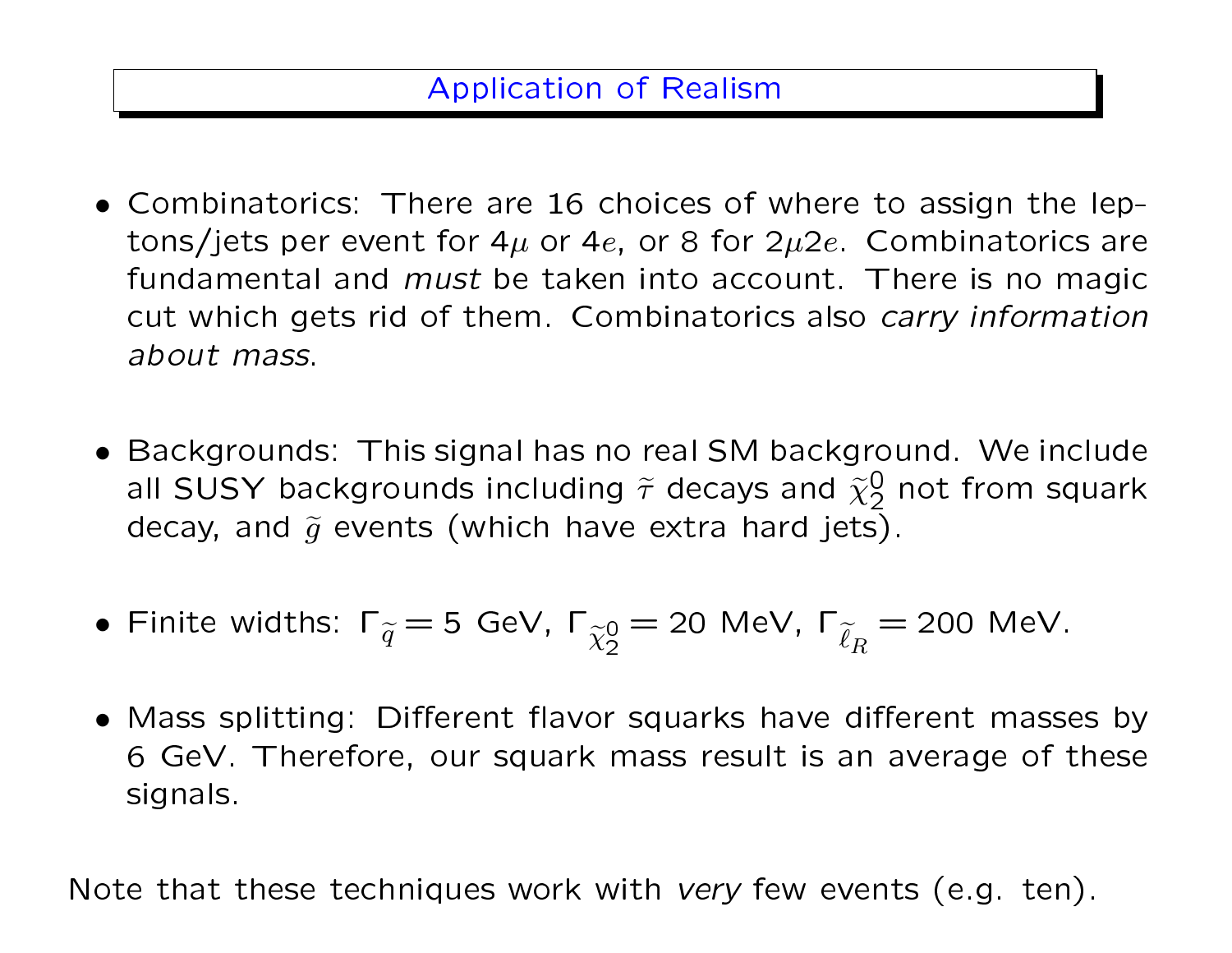### Ideal Masses (with combinatorics)

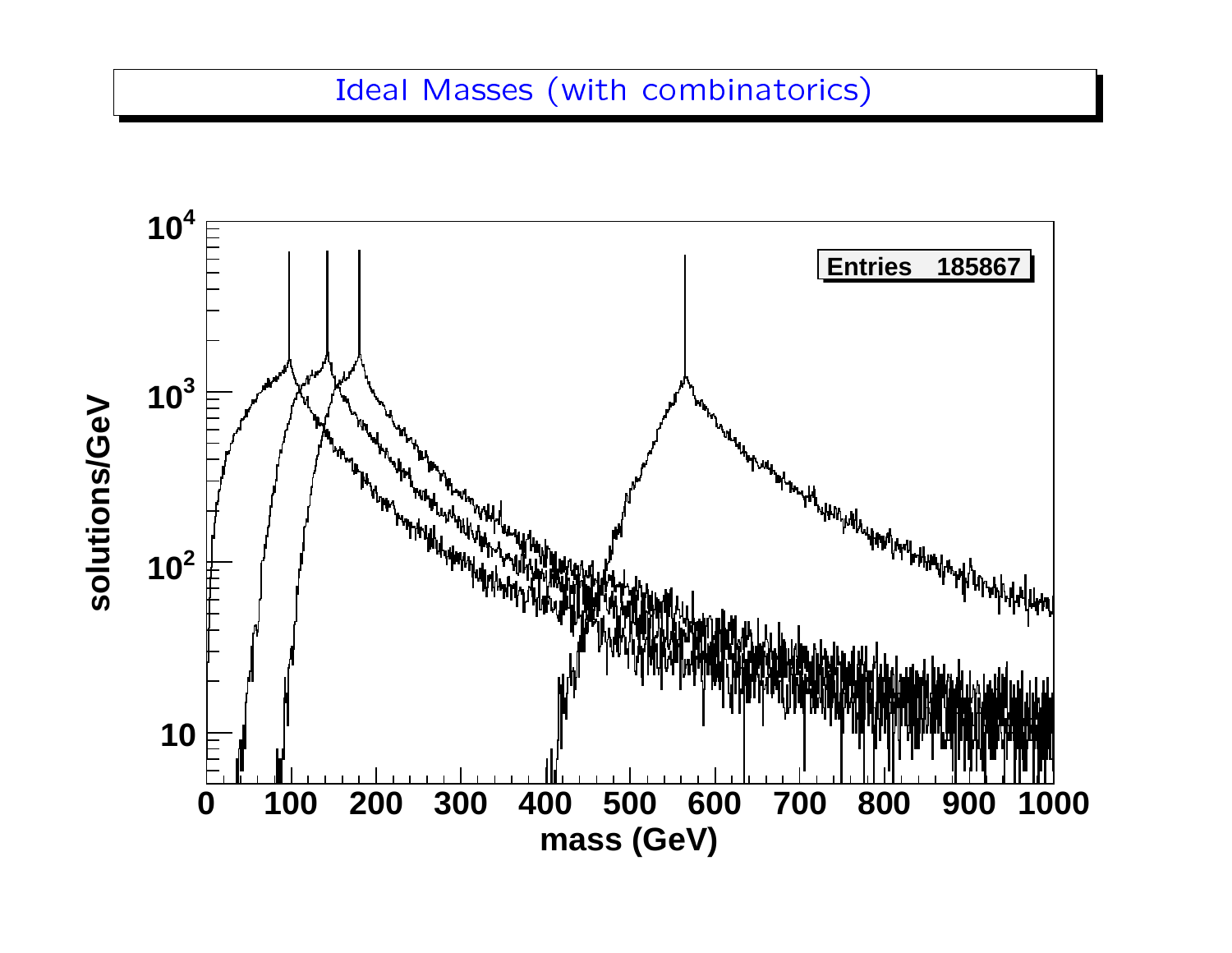We simulate all events with ATLFAST running in high-luminosity mode. We assume 300 fb $^{-1}$  of luminosity. We require

- 4 isolated ( $\Delta R$  < 0.4) leptons with  $p_T > 10$  GeV,  $|\eta|$  < 2.5. (flavors, charges chosen to match our  $\tilde{\chi}^0_2 \rightarrow \tilde{\ell} \rightarrow \tilde{\chi}^0_1$  $\frac{0}{1}$  topology.
- no b-jets and  $\geq 2$  jets with  $p_T > 100$  GeV,  $|\eta| < 2.5$ . The highest  $p_T$  jets are taken to be particles 7,8 (extra jets from parton shower/reconstruction are present).
- Missing  $p_T > 50$  GeV.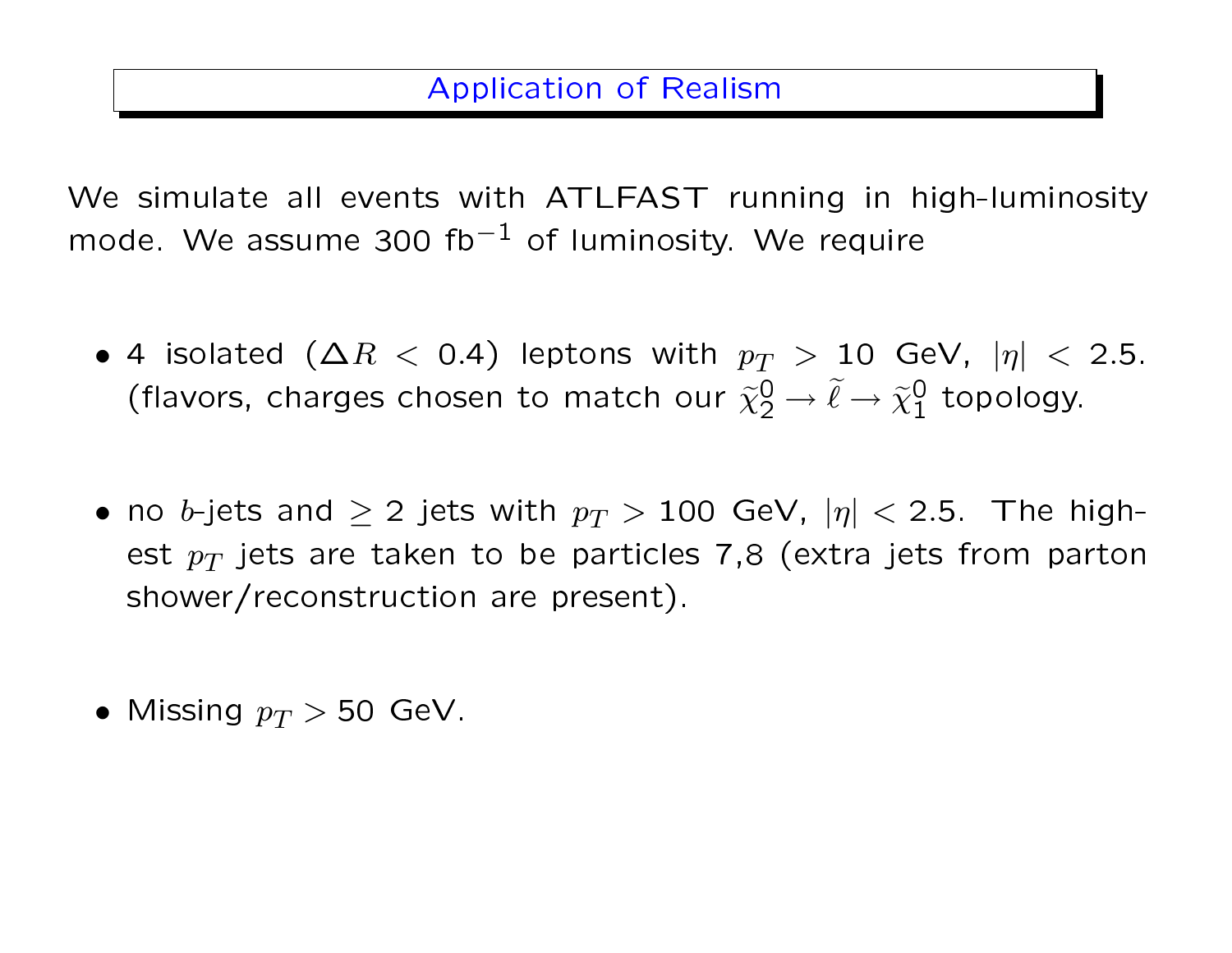#### Absolute Masses

![](_page_19_Figure_1.jpeg)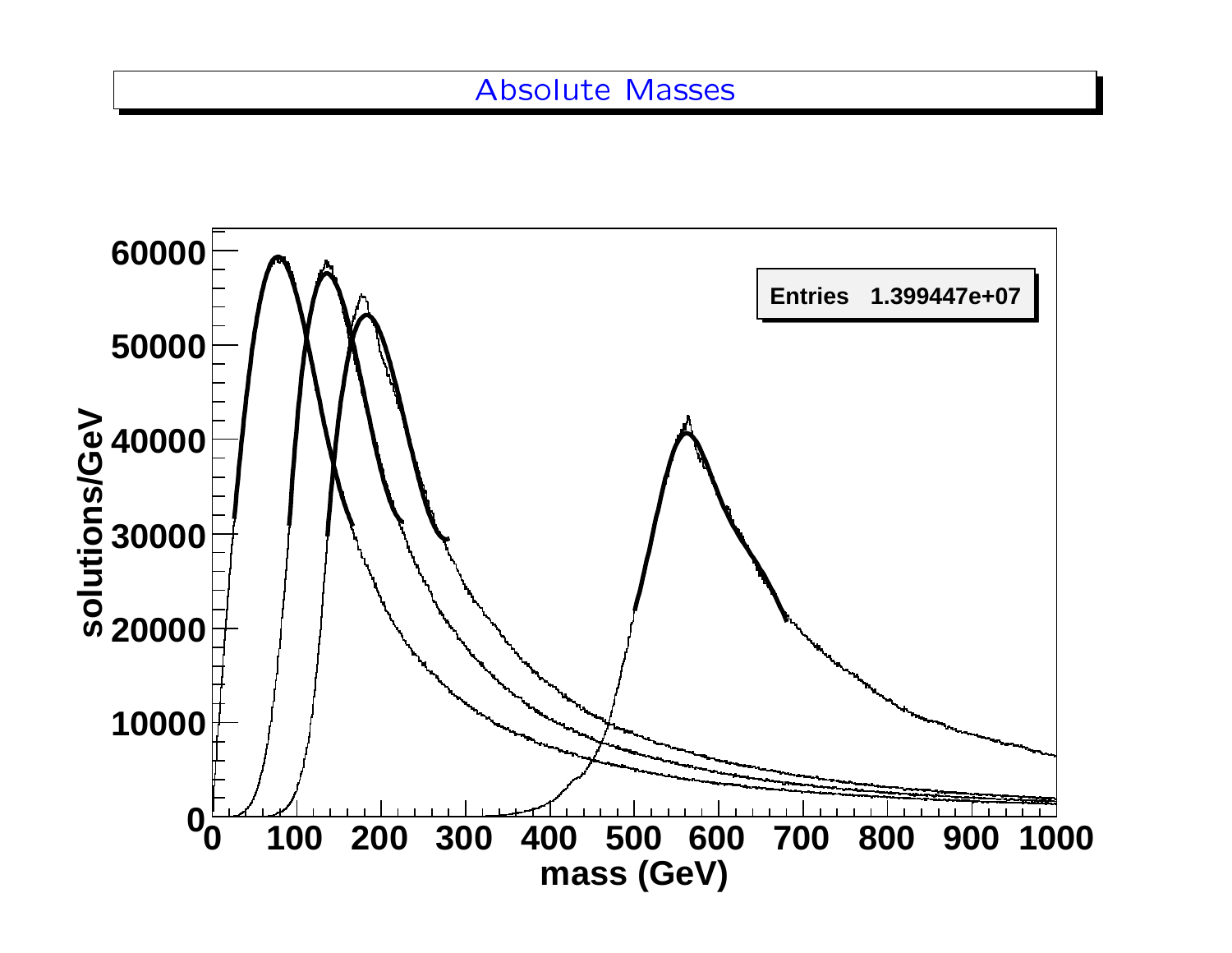We add new cuts to improve  $S/B$  and decrease bias

- We require that each combination  $c$  in each event  $i$  have solutions with some combination in 75% of the other events.  $N_{pair}(c, i) <$  $0.75N_{events}$
- We weight the final histogram by  $1/N$  where N is the number of solutions in a given pair.
- $\bullet$  We cut on the mass differences (window defined by 0.6 of peak height  $-$  e.g. Full Width at 0.6 Max)

There are many other interesting manipulations one can do, that are quite different from cutting on physical observables.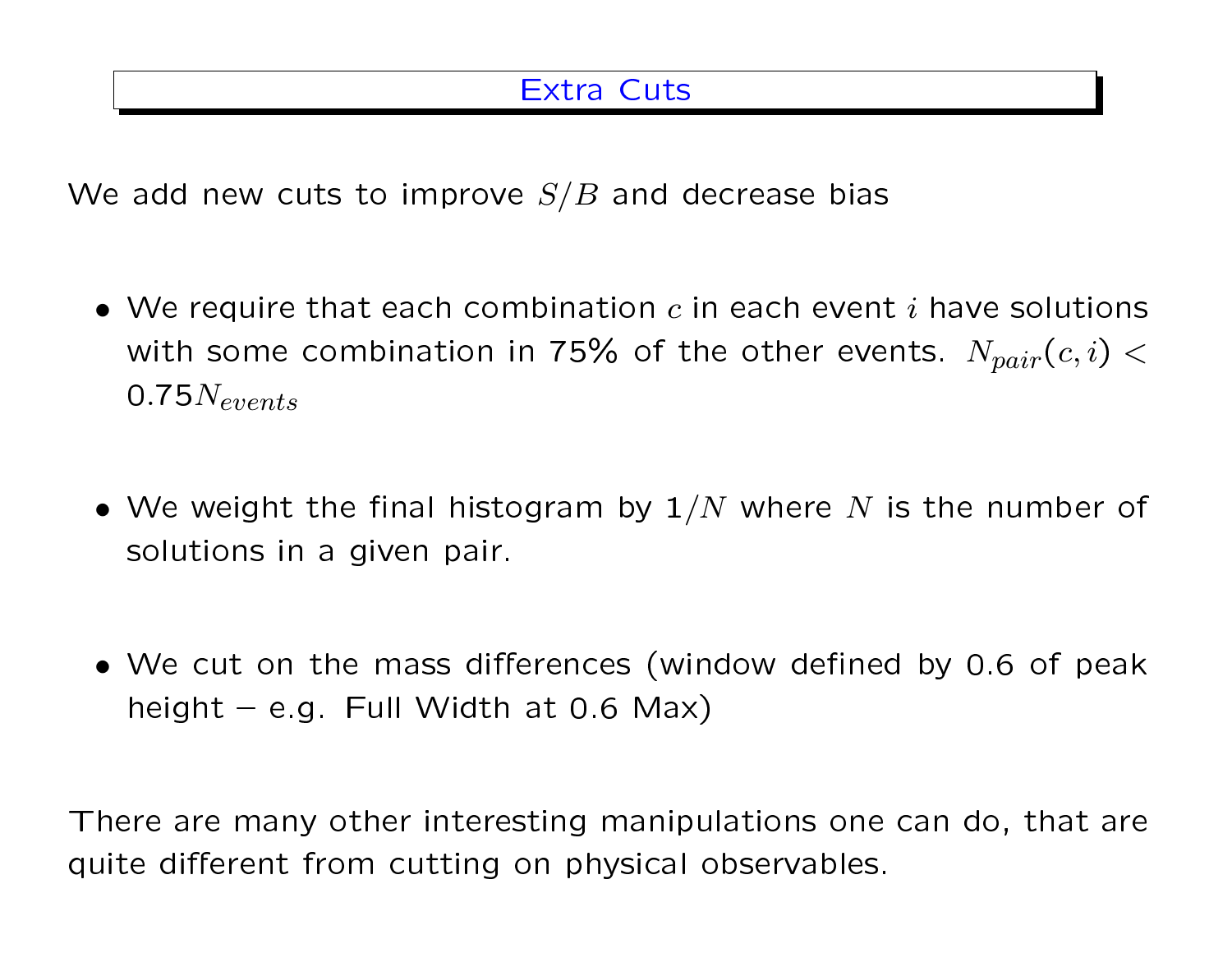#### Mass Differences in SPS1a

![](_page_21_Figure_1.jpeg)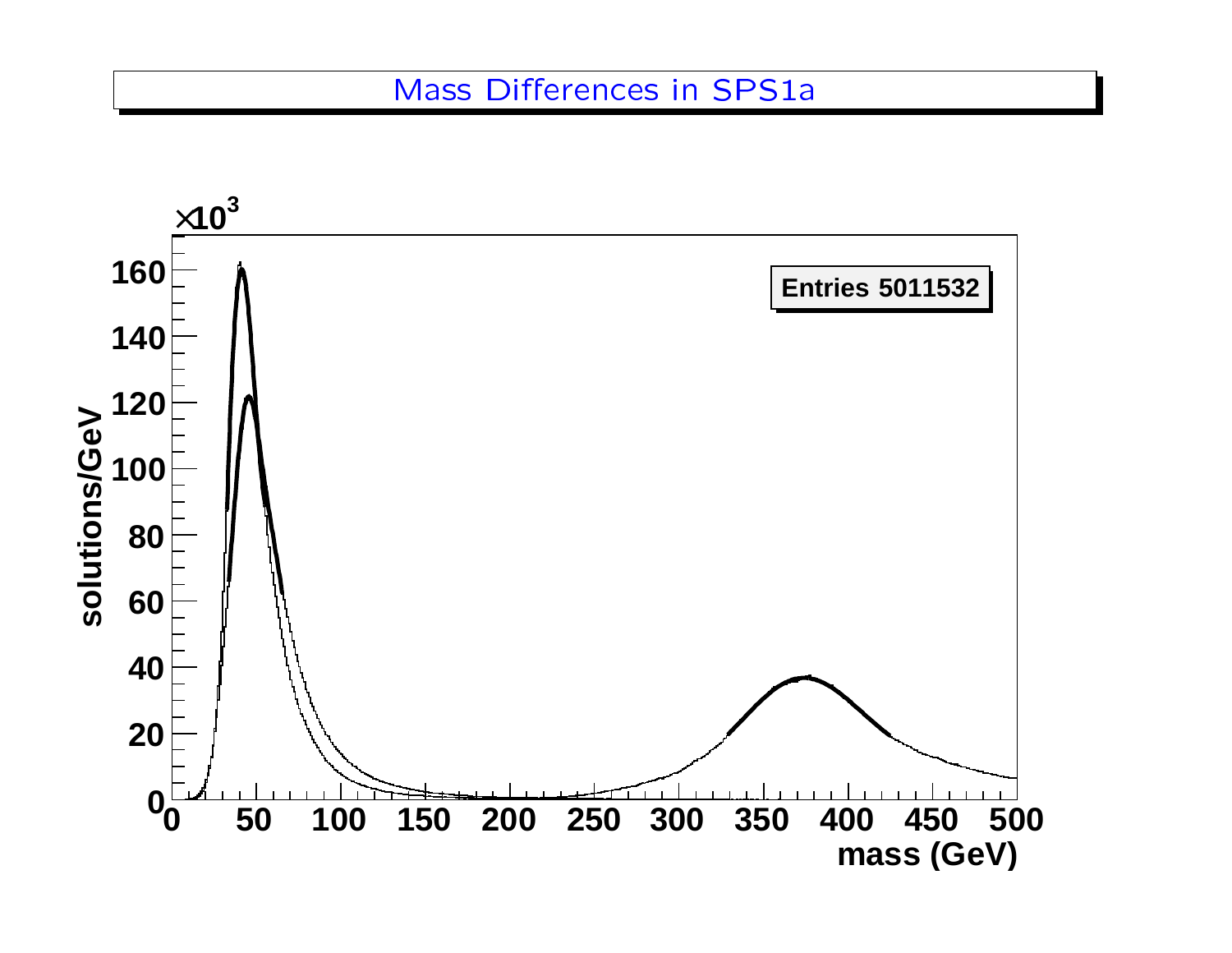#### Absolute Masses SPS1a (cuts on  $\Delta M$ )

![](_page_22_Figure_1.jpeg)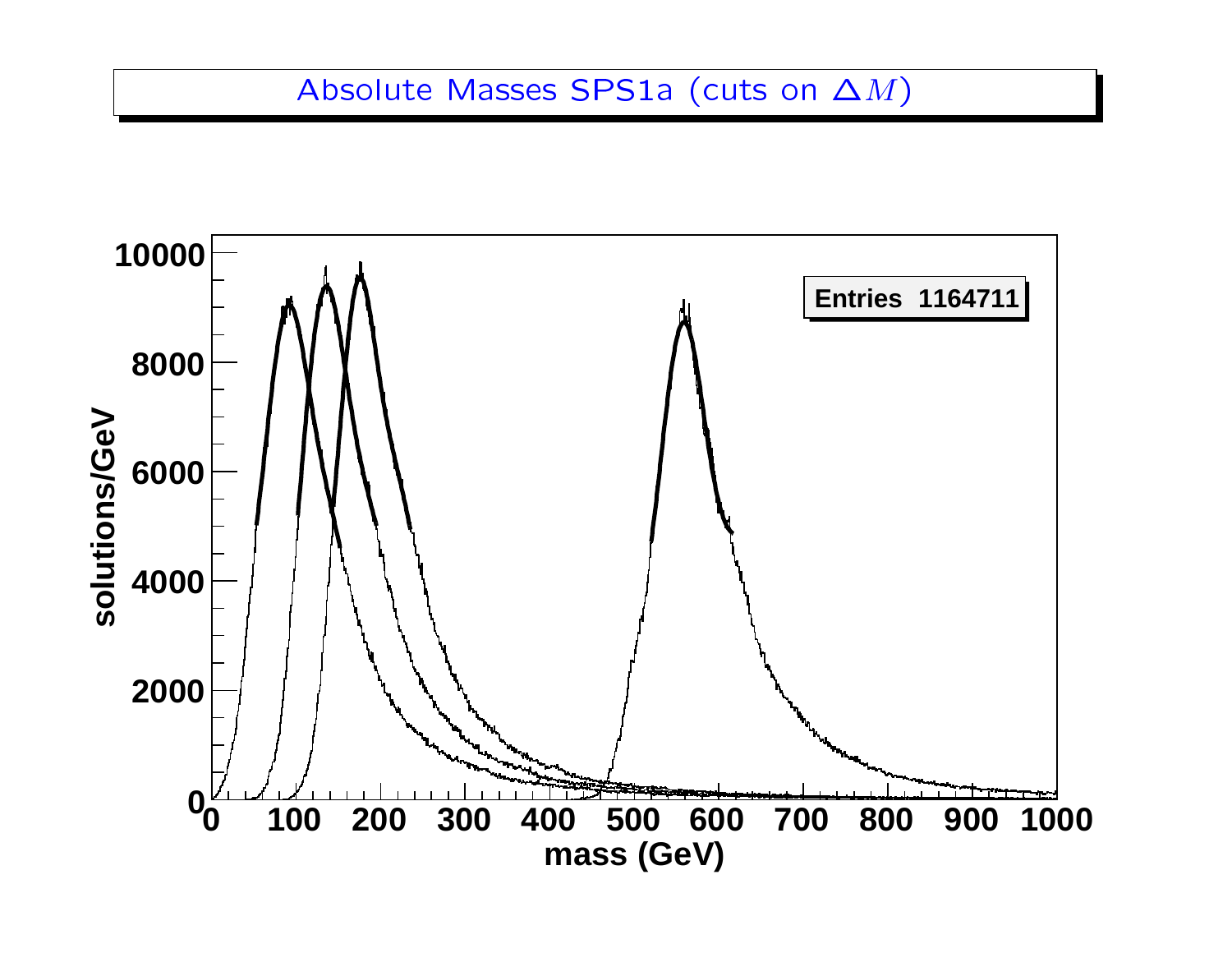#### Absolute Masses SPS1a

**Entries 177397**

![](_page_23_Figure_2.jpeg)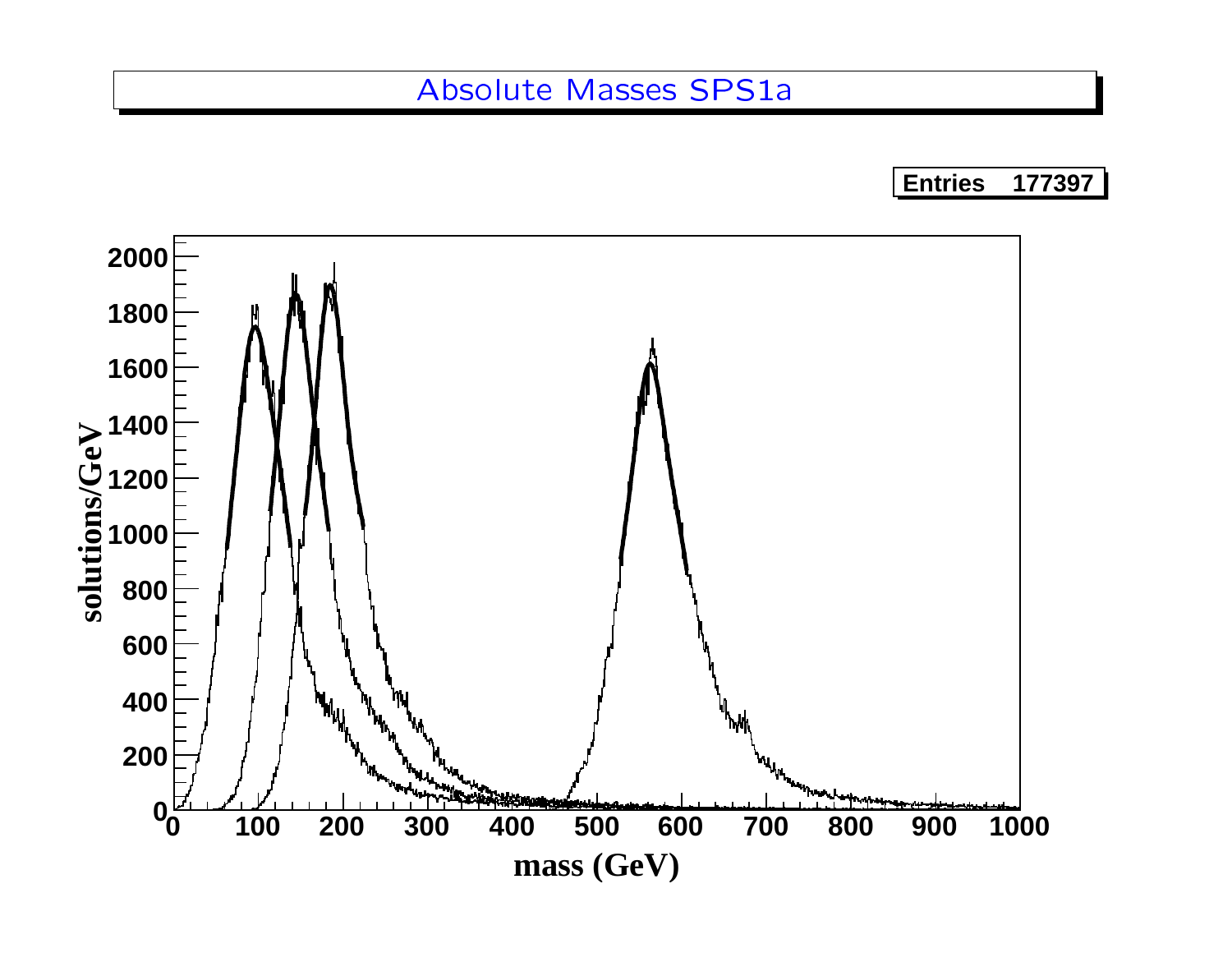#### Absolute Masses UED @ SPS1a masses

**Entries 211283**

![](_page_24_Figure_2.jpeg)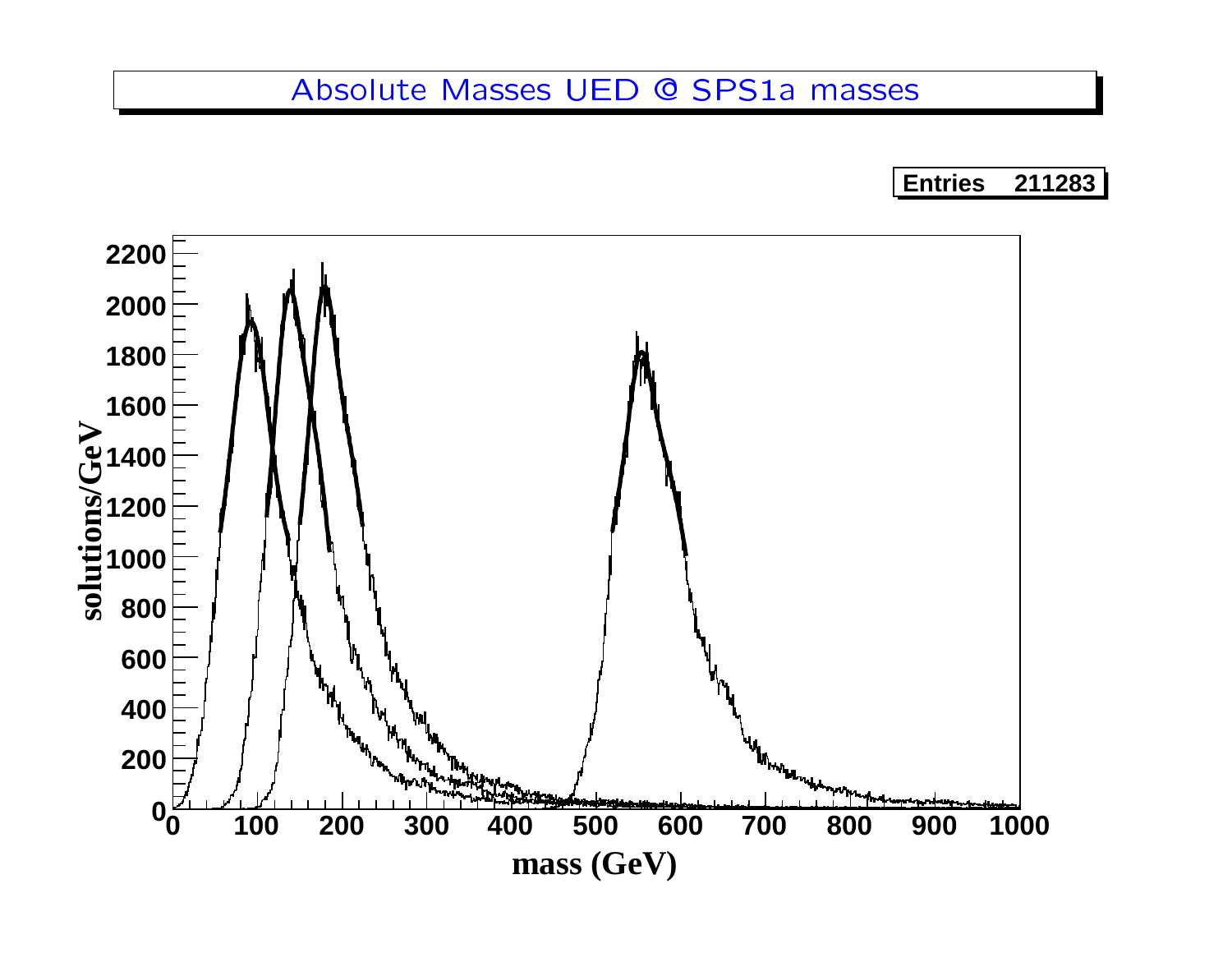#### **Results**

We fit peaks using a gaussian+quadratic polynomial, and use the maximum as our mass estimator. This is a biased estimator, but can be used to estimate our statistical error by repeating the measurement. Using 10 independent sets of Monte Carlo, for the SPS1a point with masses  $\{91.7, 135.9, 175.7 558.0\}$ 

$$
m_N = 94.1 \pm 2.8 \text{GeV},
$$
  
\n
$$
m_X = 138.8 \pm 2.8 \text{GeV},
$$
  
\n
$$
m_Y = 179.0 \pm 3.0 \text{GeV},
$$
  
\n
$$
m_Z = 561.5 \pm 4.1 \text{GeV}.
$$
\n(2)

There are 539 signal  $+$  195 background events in this sample after all cuts.

Precision is degraded by our "bias reduction" procedure. This is great for getting the mass within 5% very quickly (without scanning in masses), but final errors using these techniques is about a factor 2 better.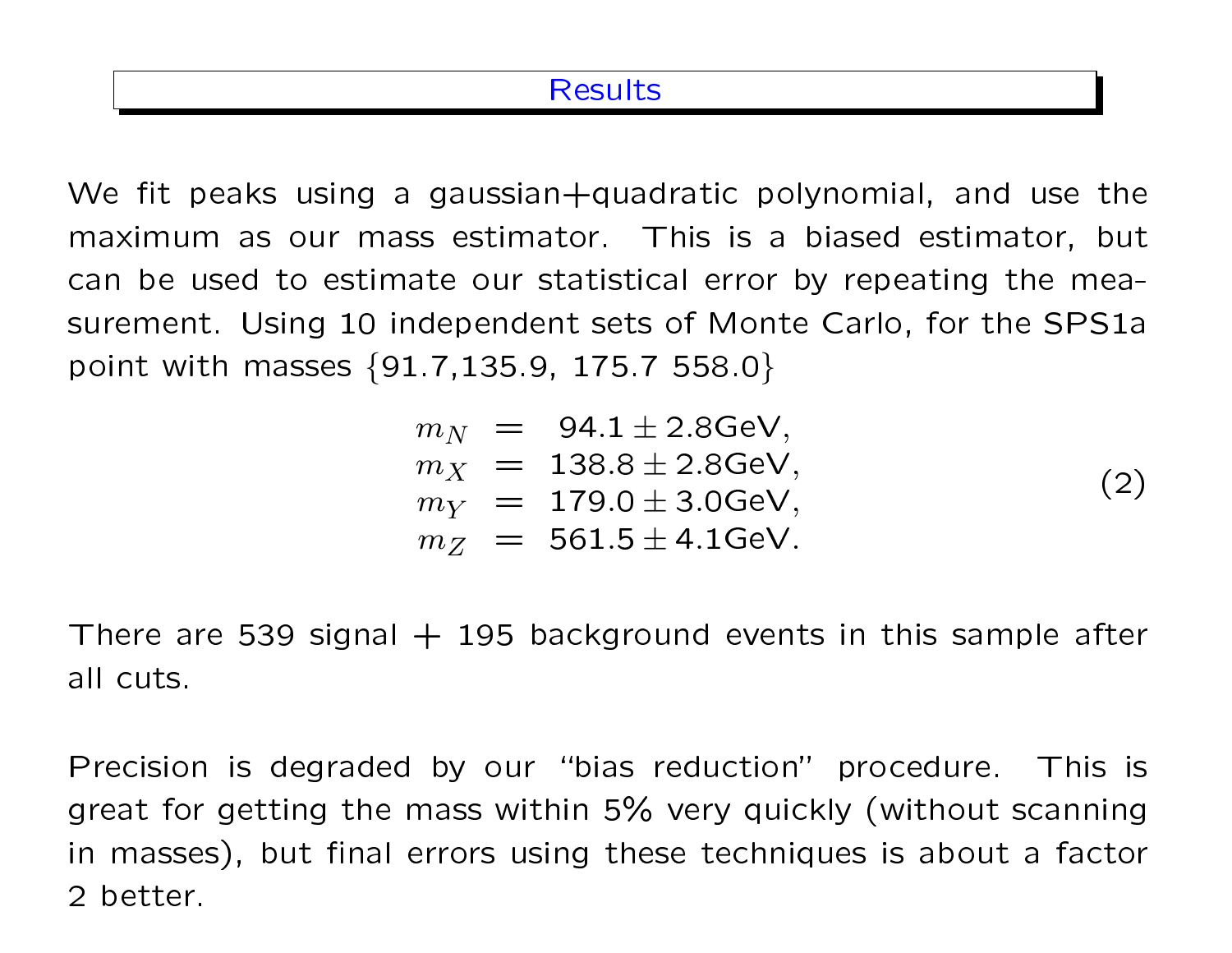### Code Availability

For the construction of the polynomial system, the problem can be divided into two stages: a linear stage and a quadratic stage. (Don't spend a lot of time with equations in Mathematica/Maple, there's an easier way to do it, and it's just a matrix) Each missing particle mass-shell constraint provides one quadratic, and any resonance with two or more invisible particles downstream provides a quadratic.

Solving a system of 2 quadratics is straightforward (it can be reduced to a quartic, and solved analytically).

Solving systems of  $n > 2$  quadratics is highly nontrivial.

We have packaged up our code to solve a 2-quadratic system and 3-quadratic system, and the construction of the quadratic systems described in our paper(s).

[http://particle.physics.ucdavis.edu/hefti/projects/doku.php?id=wimpmass](#page-0-0)

I have some (unfinished)  $C++$  classes which are very general and could be used for any process with any number of quadratics. (I need collaborators)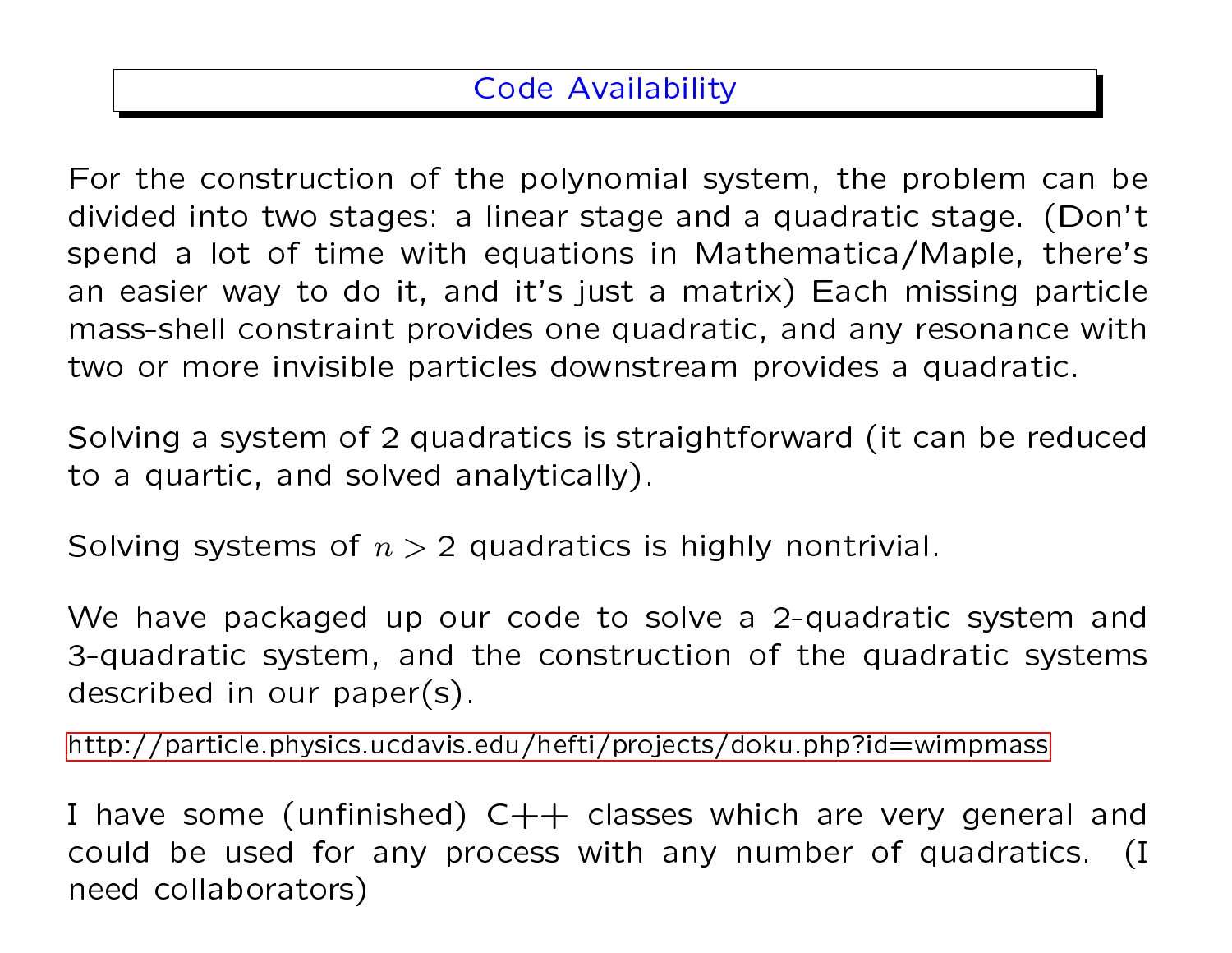We really can make plots of mass!

Breit-Wigners appear in plots of mass, and the appearance of a Breit-Wigner is real proof of a new particle. Edges/slopes are far less convincing that one has discovered a new particle and not a detector effect (or a misinterpretation of a resonance as an edge!)

These techniques can be thought of as answering: Is the N-particle narrow-width likelihood  $L_N$  zero or non-zero?

These techniques require  $\geq$  4 resonances for 2 missing particles, or ≥ 7 resonances for 3 missing particles.

These techniques use all available data, (including missing  $p_T$ ) and automatically take into account the fact that there are multiple solutions and combinatorics.

If the signal nature presents us is compatible with these requirements, this is really the the best, unambiguous variable to use.